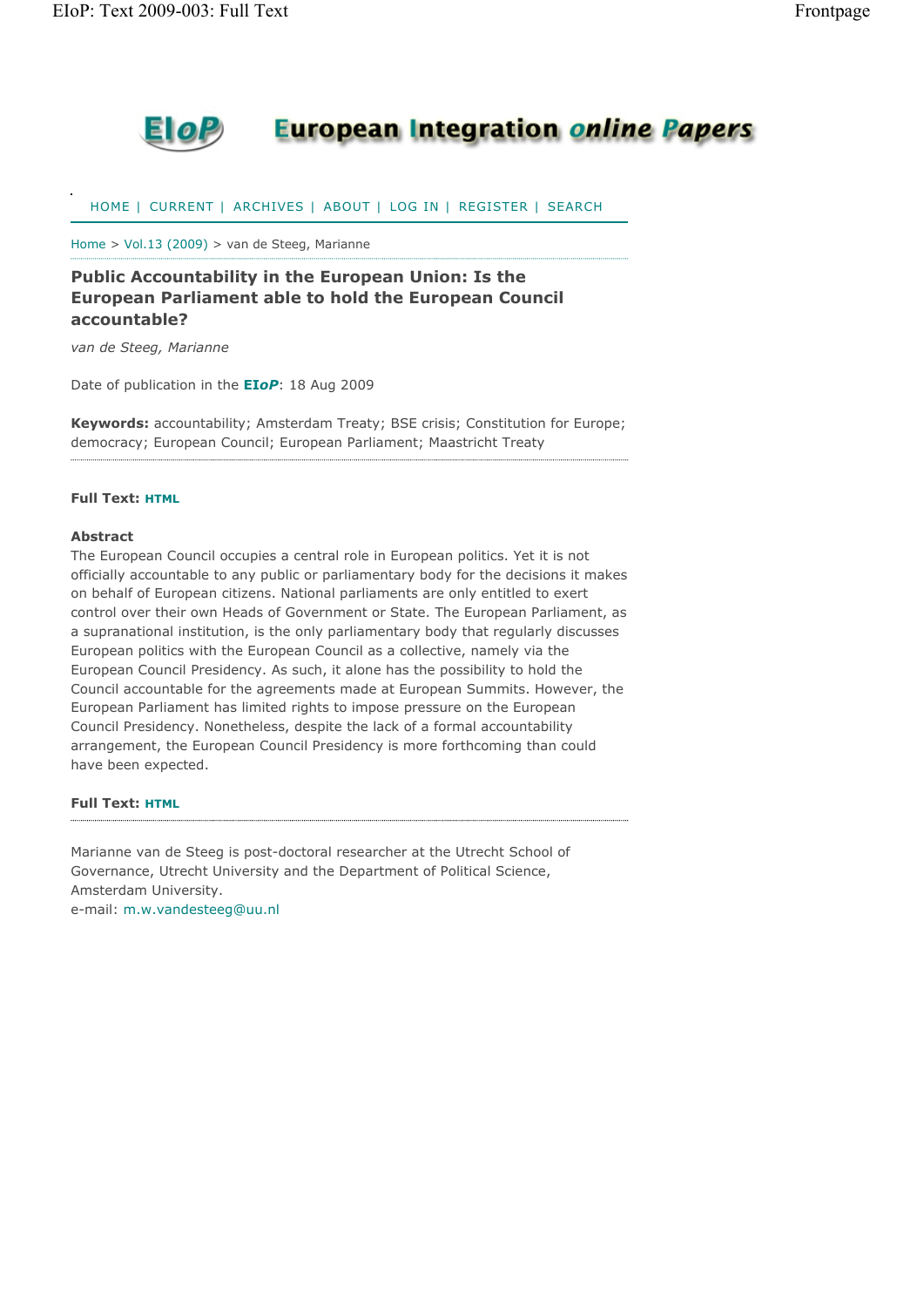| <b>Public Accountability in the European Union:</b><br>Is the European Parliament able to hold the European Council accountable? (*) |  |  |  |  |  |  |  |
|--------------------------------------------------------------------------------------------------------------------------------------|--|--|--|--|--|--|--|
| Marianne van de Steeg                                                                                                                |  |  |  |  |  |  |  |
| European Integration online Papers (EIoP) Vol. 13 (2009) N° 3;<br>http://eiop.or.at/eiop/texte/2009-003a.htm<br>DOI: 10.1695/2009003 |  |  |  |  |  |  |  |
| Date of Publication in European Integration <i>online Papers</i> : 18.8.2009                                                         |  |  |  |  |  |  |  |
| Abstract   PDF                                                                                                                       |  |  |  |  |  |  |  |

## **Contents:**

- 1. Introduction
- 2. Defining an accountability arrangement
- 3. Is the European Council *de jure* accountable to the EP?
	- 3.1. What rights does the EP have to oblige the Council to enter into a debate, and explain and justify its conduct?
	- $\circ$  3.2. Does the judgement passed by the EP have formal consequences for the Council?
- 4. Methodology for examining *de facto* accountability
- 5. Is the European Council *de facto* accountable to the EP in the plenaries?
	- 5.1. The actor gives information to the forum
	- $\circ$  5.2. Debate: The forum demands clarifications, the actor explains and justifies
	- $\circ$  5.3. The forum passes a judgement
	- 5.4. To what extent did the forum and the actor contribute to accountability?
- 6. Conclusion and discussion
- Annex 1
- Annex 2: Coding tree, EP plenary debates
- References

# **1. Introduction**

The European Council decides on the European Union's development. Even though it is not yet established as one of the official institutions of the European Union (EU), in practice, the European Council functions as agenda-setter, as the ultimate arbiter in decision-making and as the motor behind every subsequent step towards further European integration. Among other things, the member-states united in the European Council are responsible for the constitutional development of the EU via treaty changes and for handling the policy consequences of crises. In view of the far-reaching impact and scope of these types of decisions, democratic oversight is warranted.

Two kinds of forums are relevant for the democratic oversight over the European Council's decision-making: The various national parliaments and the European Parliament (EP). The reach of the national parliaments extends only to their own individual Head of Government or State; they exert only indirect oversight over the Council as a body. Even if each national parliament were to hold its national representative in the European Council fully accountable, democratic oversight would still be fragmented. In comparison, the EP as a supranational institution could be better positioned to carry out this oversight. The EP is the only democratically elected representative body that has regular discussions with the European Council as a whole, namely via the Council's half-yearly Presidency (1). In the EU's architecture, the EP is the only institution that might be able to provide a forum for democratic oversight over the European Council as a collective entity. The focus of this article is to determine whether the EP is able to hold the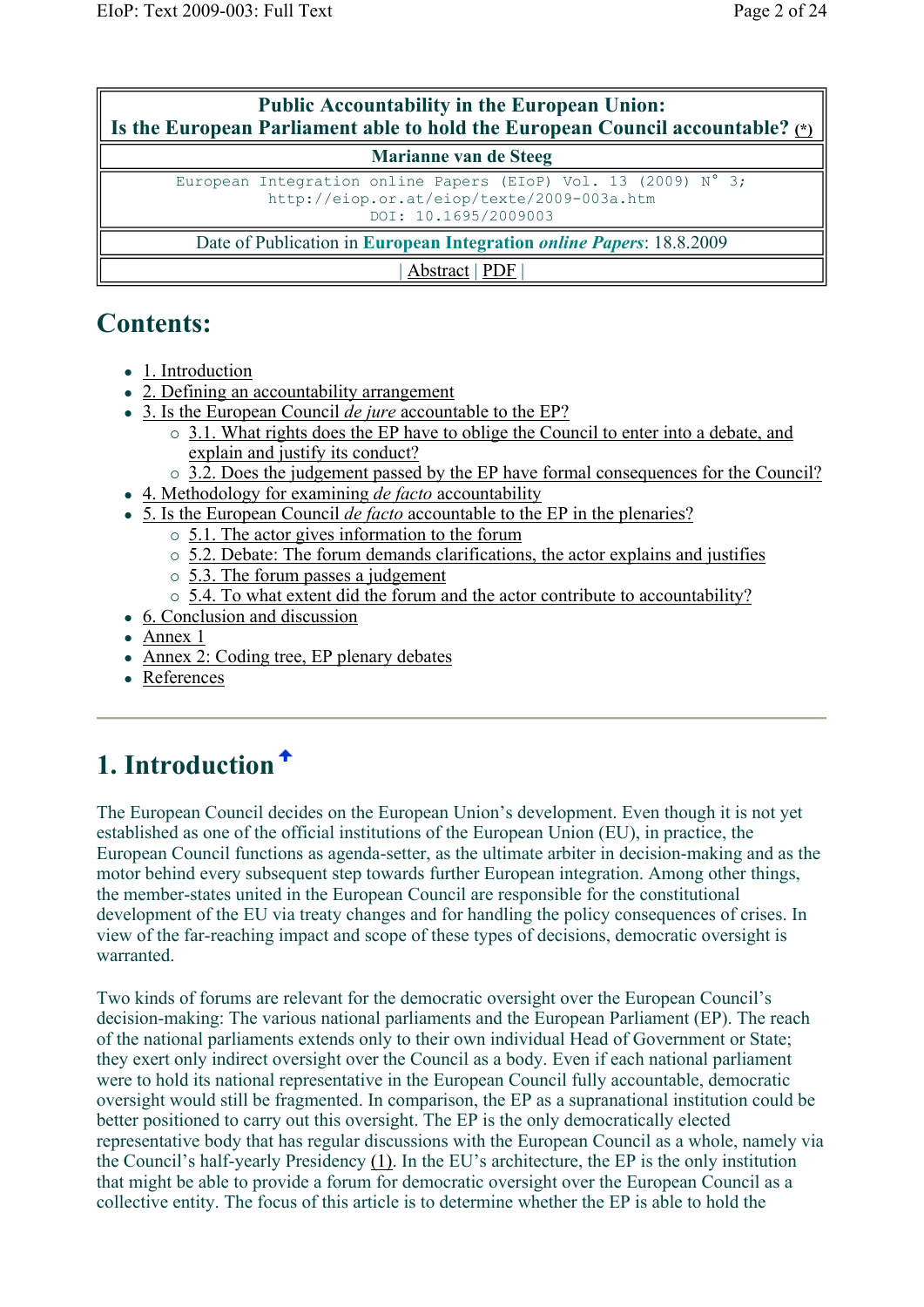Council publicly accountable for decisions made during Summits in which treaty changes and crises are discussed. Public accountability gives citizens a chance to learn what actions those in power undertook in their name.

A growing body of literature claims that the EU suffers from an accountability deficit (see, for example, Schmitter 2000; Arnull & Wincott 2002; Curtin 2004) (2). Williams (1990) and Harlow (2002) explicitly raise the issue of the European Council's accountability in relation to the EP. Unfortunately, research on the EP has so far neglected the question of how the EP holds the Council responsible. The literature mainly focuses on the political organisation of the EP and the manner in which it performs its legislative function (see Hix, Raunio and Scully 2003 for an overview; Corbett *et al.* 2000; Marks and Steenbergen 2004). This article aims to help fill that gap and therefore focuses on describing the accountability arrangement between the European Council and the EP. Relevant hypotheses explaining under which conditions the EP is able to hold the European Council accountable have not yet been identified. An approach to finding such an explanation consists of two sub-questions:

- 1. Is the European Council *de jure*, i.e. formally, accountable to the EP?
- 2. Is the European Council *de facto* accountable to the EP in public sessions?

I will begin by arguing that the accountability arrangement that has developed in the interplay between the European Council and the EP is less problematic than one would expect on the basis of the lack of a formal arrangement. In the EU's institutional architecture, the EP does not formally have authority over the European Council. In that sense, the situation is incomparable to a national parliament and its executive branch. Individual members of the European Council are as Heads of Government (3) appointed by, and need the support of, the majority in their respective national parliaments. Yet as a collective body, the European Council does not depend on this kind of support from any other supranational institution, including the EP. The EU's particular constellation is at the root of its *de jure* accountability deficit. *De jure*, the European Council is not obliged to answer to any EU institution or any other representative body.

In this paper I will present some indications that a tradition has been emerging since 1996 in which the Presidencies of the European Council have dealt with the EP as if were almost a 'normal' accountability forum, even though it has no formal obligation to do so. In view of the timing, the *de facto* accountability of the European Council to the EP has perhaps benefited from the public clamour surrounding Maastricht and the BSE crisis. However, accountability on the EU-level remains fragile and is not (yet) secured by a comprehensive formal accountability arrangement.

# **2. Defining an accountability arrangement**

A wide array of definitions of accountability can be found in the literature on accountability and the EU or other international organisations. Accountability is limited in this article to *ex post*  responsibility (Mulgan 2003; Strøm *et al.* 2003; Grant and Keohane 2005; Bovens 2007). This excludes definitions of accountability that include an array of other phenomena in the concept of accountability, such as influencing decision-making before meetings take place (i.e. *ex ante*), responsiveness, transparency, liability, controllability or responsibility (e.g. Bergman 2000; Moravcsik 2002; Kopell 2005). Moreover, in this article accountability always refers to *public* accountability, because only *public* accountability enables citizens to hold democratic oversight of the powers they have delegated to Members of Parliament and, indirectly, the European Council (Auel 2007).

Following the general definition of public accountability given by Bovens (2007), an accountability arrangement exists when there is a stable constellation with the following characteristics: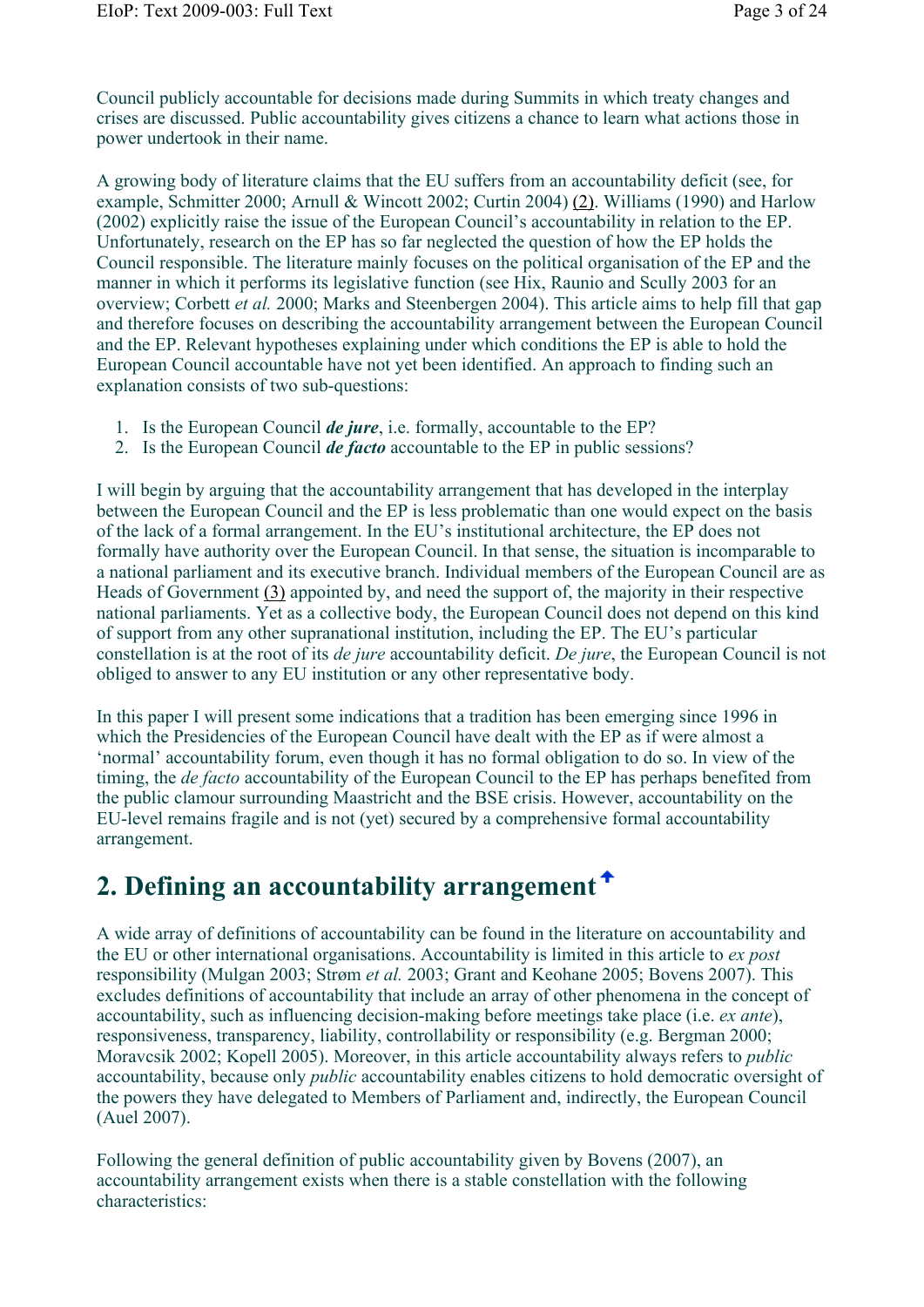- 1. A relationship between an actor and a forum
- 2. in which the actor is obliged
- 3. to explain and justify
- 4. his conduct,
- 5. the forum can pose questions
- 6. and pass judgement,
- 7. and the actor may face consequences (Bovens 2007, p. 452).

All seven conditions must be met if a comprehensive accountability arrangement is to be established.

At the heart of public accountability are points 3 to 5. The actor appears before the forum in a setting to which the wider public has access, i.e., a parliament's plenary session or a committee session. The actor explains and justifies its conduct in response to questions made by the forum. These questions may be presented in the guise of positive or negative comments on the actor's conduct and the decisions that were made during the previous Council meeting.

Point 7 is most difficult, but quite essential: if the actor faces no negative consequences for poor performance, there is little incentive to take the forum seriously. If the actor does not face negative or positive consequences in relation to the forum's judgment, then an accountability debate risks becoming either a platform for propaganda or a compulsory rushed job. Typical for parliamentary democracy is that the forum usually has a motion of censure at its disposal as the ultimate sanction for a negative judgement. As described in the next section, the EP - as opposed to other parliaments - does not have this right. However, censure is not the only negative sanction available. Grant and Keohane argue in their article '*Accountability and abuses of power in world politics*' (2005) that we often overlook other instruments for keeping democratic check on international institutions. Aside from loss of office, they list a number of other negative consequences that power-wielders in world politics might incur, including effects for network ties and public reputation, such as loss of prestige. Soft sanctions, however, might not be strong enough to create a *de facto* accountability arrangement.

According to Williams (1990), the softer negative sanctions mentioned by Grant and Keohane would not be sufficient to make the European Council take its accountability to the EP seriously. Yet the situation may have changed since the time of Williams' article, which was written before the Treaty of Maastricht and the ensuing debate on Europe's democratic deficit. Moreover, while it is one of the few articles that deal empirically with the accountability relation between the European Council and the EP in the sense of democratic oversight, Williams' conclusions were mostly based on her own experiences as a former Labour MP and Cabinet Minister. In view of the gap in the literature on accountability and the European Council, a systematic empirical study is warranted.

Since in this case we already know that the actor is the European Council and the forum is the EP, the definition developed by Bovens can be modified to a model for empirical research:

- 1. Is the Council obliged to appear before the EP and does it give *information* on its conduct?
- 2. In a *debate*, the EP asks questions, expresses appreciation and raises criticisms. Does the Council explain and justify its conduct in response to EP queries and critiques?
- 3. Does the EP pass *judgements* of the Council's actions? This may hold either positive or negative consequences for the Council.

The main part of the argument in this article consists of an analysis of various occasions for public, observable, *de facto* accountability: the plenary sessions of the EP with the Presidency of the European Council on six issues (sessions in committees did not take place on the selected issues). In working towards this argument, first an outline is given of the *de jure* accountability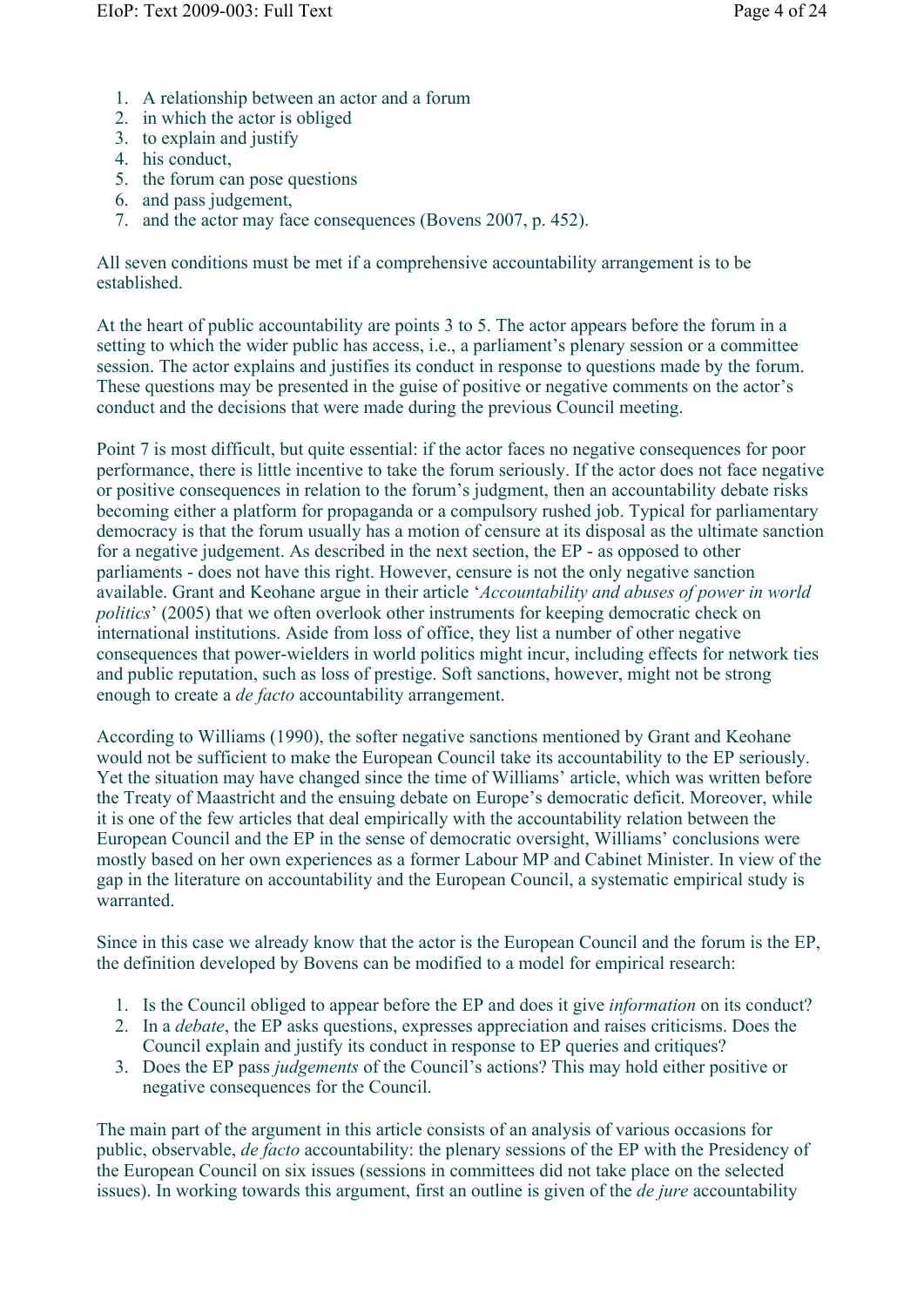relationship between the European Council and the EP. In addition, interviews with twelve respondents from the EP(4) are presented. These interviews were conducted in order to gain context information and to grasp that which cannot be learned from an analysis of documents. By combining the results of the analysis from the selected plenary sessions with the information from the interviews, a conclusion can be drawn about the extent to which the European Council is accountable to the EP in general.

## **3. Is the European Council** *de jure* **accountable to the EP?**

### *Is the Council obliged to appear before the EP and to give information on its conduct?:*

The European Council has the obligation to inform the EP. *The European Council shall submit to the EP a report after each of its meetings* (article 4 TEU)(5). For the Presidency to fulfil this obligation, it suffices that it appears in the plenary sessions. A Presidency does not need to expose itself to close scrutiny by appearing in one of the specialised parliamentary committees. Indeed, shortly after a Summit (Council meeting) - often the next day - the Council Presidency reports in the plenary session to inform the EP about the previous Summit. This item on the agenda normally does not contain a reference to a document. The *Council Presidency Conclusions* are made available to the public at large immediately following the Summit and can be used by the Members of the European Parliament (MEPs) to inform themselves prior to the meeting (6).

### **3.1. What rights does the EP have to oblige the Council to enter into a debate, and explain and justify its conduct?**

The European Council is obliged to report to the EP on the previous Summit. However, after the Presidency has made its opening statement, it is entitled to leave the plenary session; it is not obliged to listen to the comments and questions by the EP, nor to react to the questions in a closing statement. In other words, the EP only has the right to be informed, nothing more. This places the EP in a very weak position in relation to the European Council.

The EP's position is further weakened by the manner in which the plenary session is structured in the Rules of Procedure. The EP is multi-national and is organised in political groups that are less cohesive than are political parties. The result is that one spokesperson per political group does not suffice; many more MEPs want to speak. This sets a serious time constraint to each contribution to the debate, and, worse, makes interruptions and follow-up questions virtually impossible. Article 142 RoP restricts the allotted speaking time for each MEP. Article 143 (4) RoP makes follow-up questions almost impossible: *List of speakers. 4. No Member may speak more than twice on the same subject, except by leave of the President.* Moreover, after the Council Presidency's reply to the statements made by the MEPs, the MEPs are not allowed to repeat their question: it is established that the European Council will always make the opening and the closing statement (article 142 (5) RoP). This situation makes it difficult for the EP to put pressure on the Presidency into replying adequately to the MEP's comments.

The same Rules of Procedure hold for the committees as for the plenary sessions. However, since a parliamentary committee is much smaller than a plenary session, the committee president may apply the rule that no member may speak more than twice on the same subject less stringently (respondent 3). It is unfortunate that after a Summit the Presidency always appears in the plenary session and hardly ever in a committee discussion(7), as this would offer an opportunity for MEPs to exert some pressure or demand accountability from the Presidency.

### **3.2. Does the judgement passed by the EP have formal consequences for the Council?**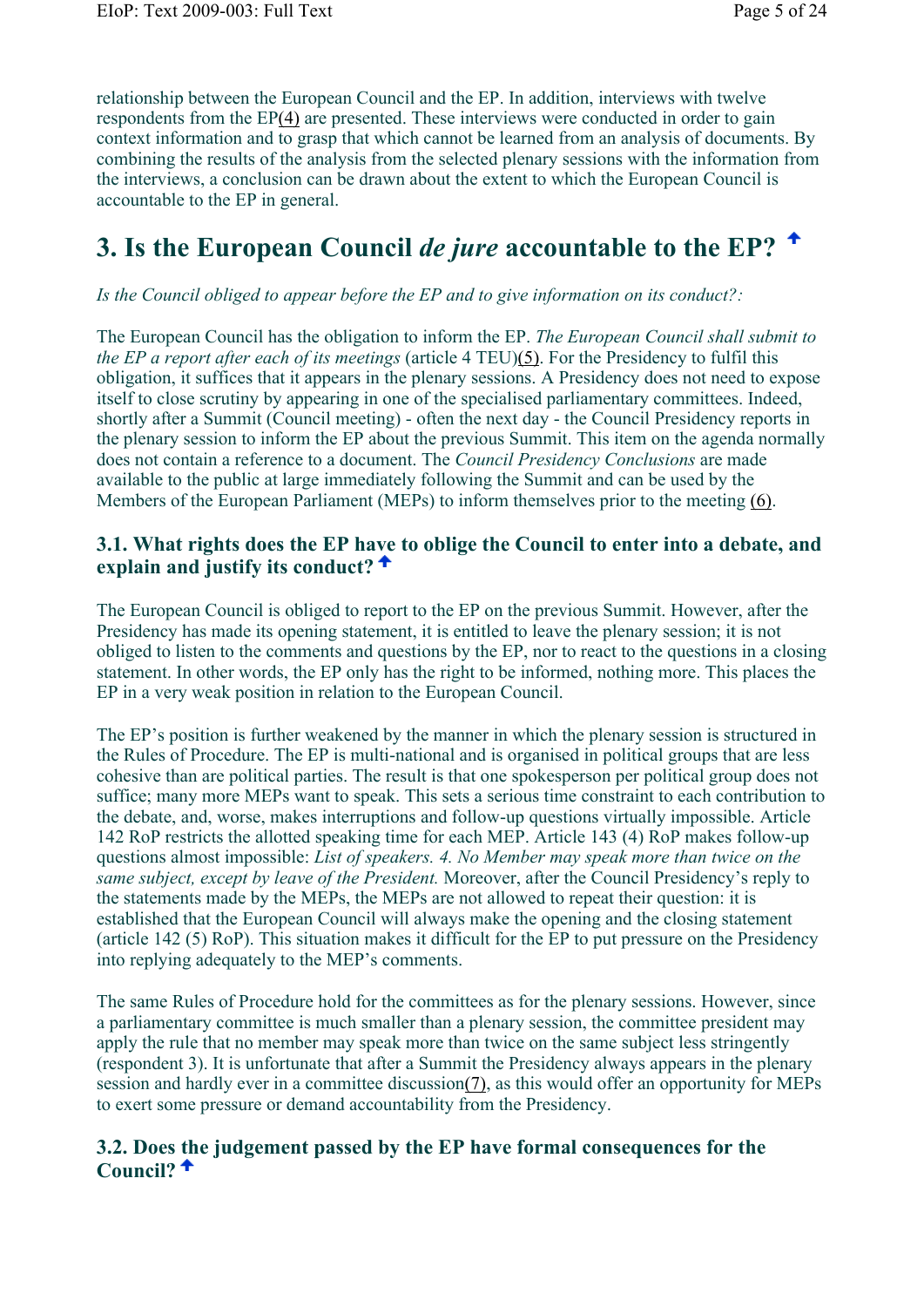The EP does not have a right that parliaments often have, namely the entitlement to a vote of censure(8). The European Council therefore does not face any risk when the Parliament gives a negative judgement on its conduct or justifications. This has two consequences for the accountability relationship between the EP and the European Council. On the one hand, it gives the MEPs a higher degree of liberty to publicly criticise the Council. Since no majority is responsible for keeping its government in office, it is less costly for the EP to lay down its judgement (either positive or negative) in a resolution. On the other hand, without any official opportunity to administer a negative sanction, the EP lacks an important instrument to pressure the European Council's Presidency to take the accountability debate seriously.

The absence of any formal power over the European Council poses limitations to what the EP can do.

*There is no institutional power; there is no motion of censure* (respondent 1).

*One can give the European Council a good dressing-down, but one does not have the power, thus the result is sometimes zero. In fact, I am not satisfied about that* (respondent 2).

*What is the matter is that the EP cannot reach the European Council. It cannot dissolve the European Council; it cannot make a motion of censure. Nor can the European Council dissolve the Parliament. A political sanction does not exist. In the end, it is about supporting or criticising* (respondent 3).

*There is only a certain amount we are able to do, and we are doing it effectively* (respondent 4).

Considering the particular institutional constellation of the EU, it is quite understandable that the EP does not have the ultimate sanction of most parliaments at its disposal. In the words of one of the respondents: *I am not going to send a British prime minister home* (respondent 5). With the absence of a motion of censure, the other types of sanctions listed by Grant and Keohane (2005) become important. The European Council and its Presidency might risk loosing prestige during the public sessions with the EP. The other soft 'weapons' that the Parliament has at its disposal, as mentioned by respondents 1, 3, 4, 8, 9 and 10, are to ask questions, to criticise, to propagate an opinion, to listen well, and – in sum – to debate.

So far, the conclusion is that there is a *de jure* accountability deficit. The European Council is obliged to report to the EP, but apart from some soft 'weapons', the EP cannot force the Presidency of the European Council to explain and justify its conduct. The formal set-up gives the Presidency ample room to manoeuvre in terms of how to reply to demands from the EP. From the perspective of rationalism's logic of expected consequences, the Presidency would not incur too many costs if it jeopardised its relationship with the EP. Without the motion of censure, the EP cannot seriously bite. With a format of the plenary session in which the Presidency makes the opening statement and, after the MEPs have spoken, makes the final statement, the questions and criticisms to which to respond can be selected at will. From a rational point of view, the Presidency can be expected to fulfil its obligation by informing the EP, but will in general be evasive when there is an attempt to hold it accountable. On the one hand, the plenary session of the EP provides an excellent stage for a well-composed opening speech in which the Presidency can show its European stature. On the other hand, the EP has few official tools to put pressure on the Presidency into answering its questions. Moreover, it is not a repeated game, i.e., the EP and any given Presidency usually meet only a couple of times. After the half-yearly Presidency, chances are high that the new Presidency will never again have to face a debate with the EP. In that sense, the Presidency's performance during the debate in the Summit closing the Presidency (usually the most important Summit) does not have any consequences for its future relationship with the Parliament. From this point of view, a Presidency risks more by defending its actions and admitting responsibility for mistakes than by being vague and evasive. In this sense, it could be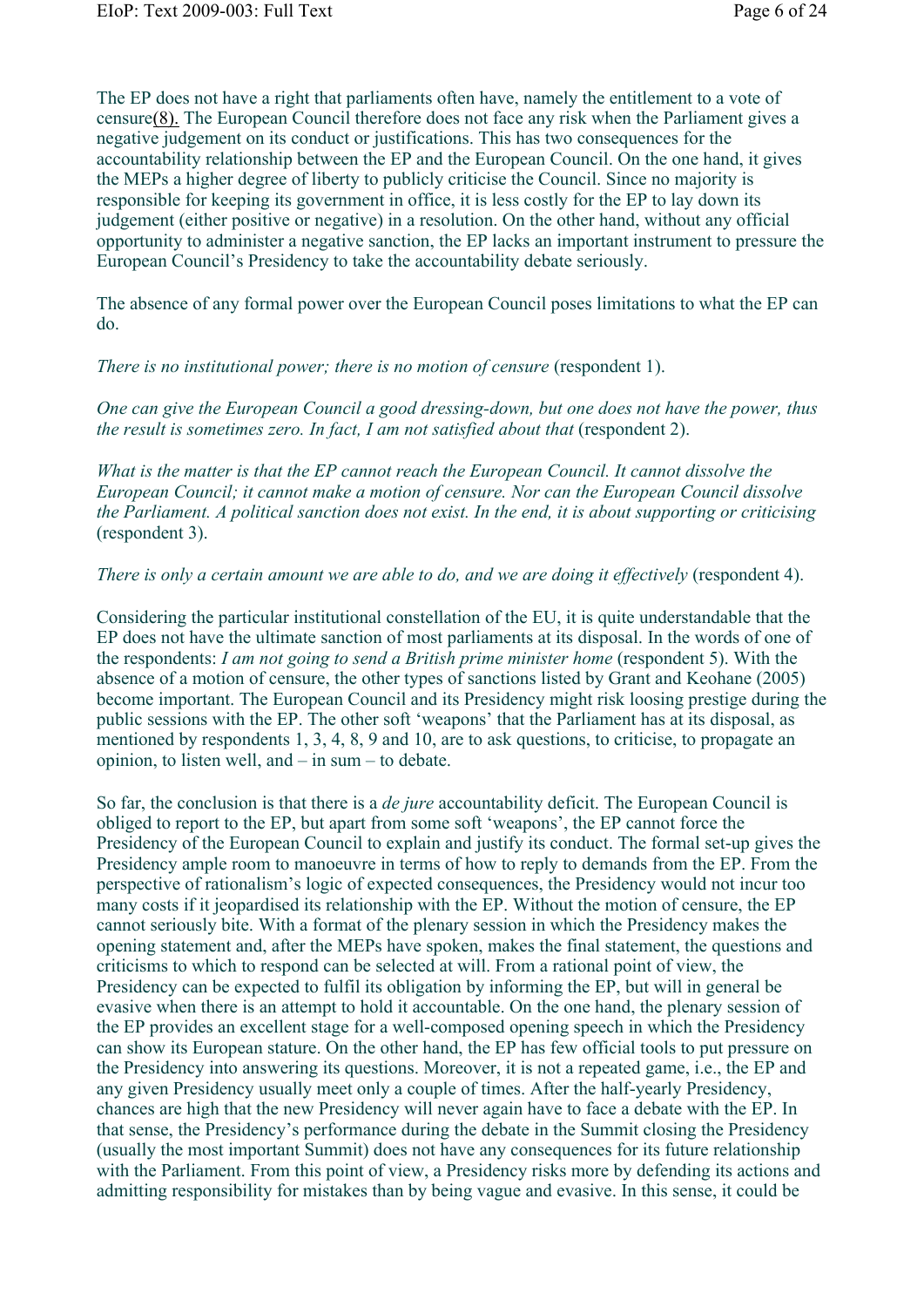expected from rationalism's logic of expected consequences that the accountability deficit in the *de jure* arrangement would lead to a *de facto* accountability deficit.

However, things are not as one-sided as they seem. The incentive structure provided by the arrangement codified in the treaties and Rules of Procedure does not necessarily lead to rational, risk aversive behaviour on the part of the Council Presidency. Constructivism has shown that rules of behaviour develop over time into traditions that may supplement the formal accountability arrangements. In fact, the respondents from the EP have indicated that over the past five to ten years, three changes have taken place that may aid the EP in holding the European Council publicly accountable. Nevertheless, a word of caution is necessary, since traditions are more easily discontinued than formal provisions.

The provision of information outside of the plenary sessions has improved with the tradition that, at least once during the semester, the Committee of Presidents of the Parliament and the political groups informally meets with the Presidency of the European Council for a general discussion (respondents 4 and 7). Besides giving occasion for accountability behind closed doors, this meeting gives the leaders of the Parliament and the Presidency the chance to become better acquainted and familiarise themselves with each other's positions. Even though these encounters take place away from the public eye, they ultimately have a positive impact on later discussions with the Presidency in the public setting of the plenary (respondents 4 and 7).

Public accountability may have benefited from another new tradition. Since approximately the year 2000, the President of the Parliament has more often allowed follow-up questions to be asked in plenary (respondent 1). MEPs can use follow-up questions as an instrument to demand accountability through stimulating the Presidency to publicly make explicit statements.

The third new tradition mentioned by the respondents from the EP may have most impact on both the debate itself and whether the Council risks negative consequences. The Presidencies of Luxemburg and The Netherlands (both in 1997) and Austria (in the second semester of 1998) were felt to be more often forthcoming and considerate towards the EP than experienced under past Presidencies (respondents 1, 4, 5, 7 and 8). As respondent 1 put it, Presidencies who respond to the Parliament as if they can be obliged to be accountable have set a custom that has made it more difficult for other Presidencies to be evasive. This could function as a form of loss of reputation. Perhaps this functions as a soft sanction.

The question remains as to whether these traditions will enable a more fruitful *de facto* accountability arrangement than what could be expected based on the formal provisions. Does the observable *de facto* behaviour fill in this gap? Are there any indications that corroborate the respondents' assumptions that recent changes in the relationship with the Council Presidency has led to an improvement? The remainder of this article will answer the question of to what extent the behaviour of the European Council Presidency and the EP aids or hampers the development of a comprehensive *de facto* accountability arrangement.

# **4. Methodology for examining** *de facto* **accountability**

*Unit of analysis and coding system:* Since the forum (EP) and the actor (Council Presidency) each have their own parts to play in bringing about accountability, any public session of the EP must be considered in its entirety. In this case, since there were no committee sessions on the selected issues, only specific plenary sessions were analysed.

A plenary session of the EP consists of the following agenda and is usually followed through with the adoption of a resolution at a later stage:

Opening by the Presidency, often represented by the Prime Minister and sometimes also or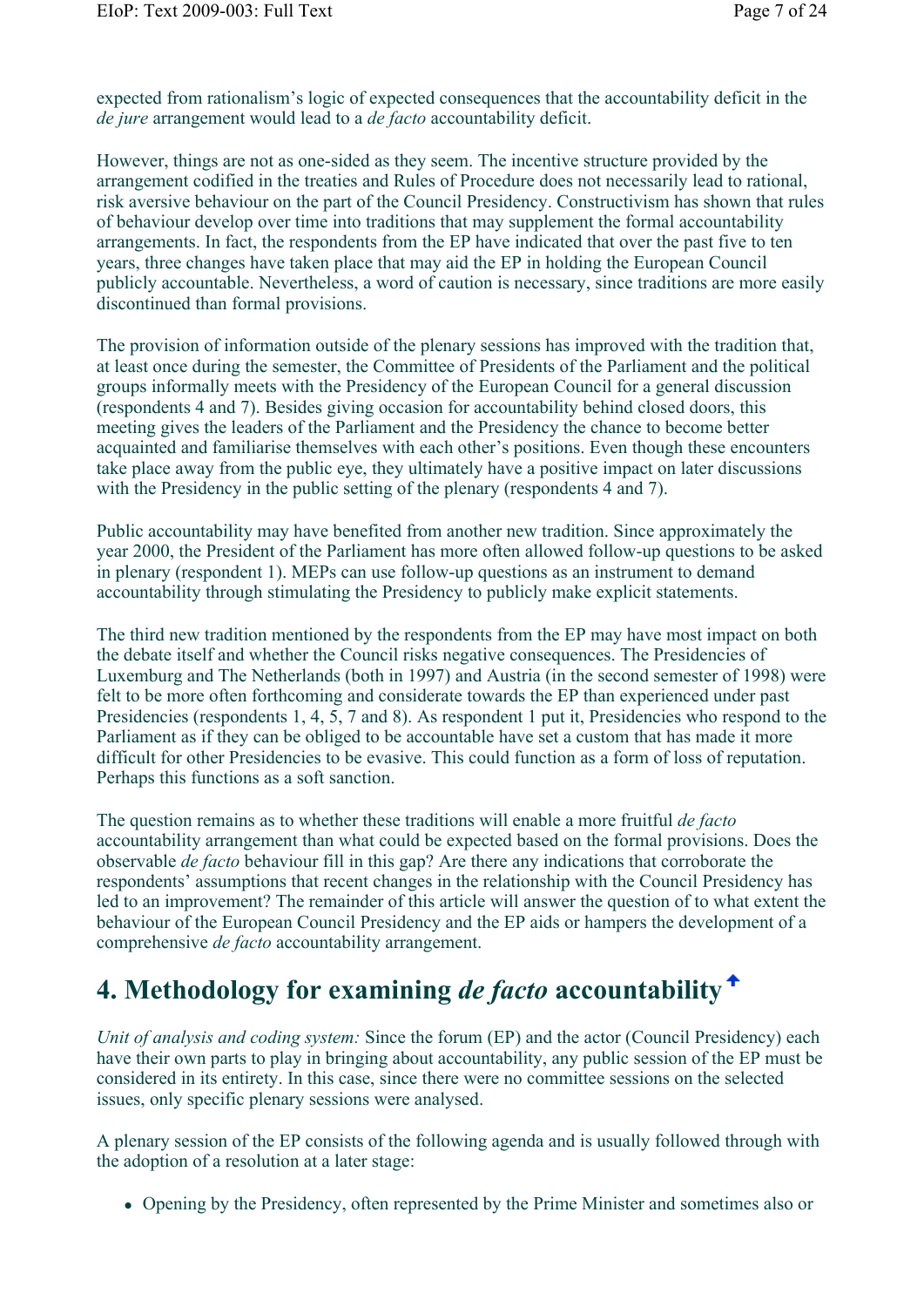only by the Minister of Foreign or European Affairs;

- Statements by the spokespersons of the political groups and one independent MEP;
- Closing statement by the Presidency in cases where, for example, the Prime Minister leaves the debate early;
- Statements by the other MEPs; and
- Closing statement by the Presidency.(9)

The coding of the parliamentary debates proceeded in two stages. First, anything that could be linked to demanding and giving accountability was coded by using the elaborate coding tree from Annex 2. This coding tree is adapted from that of Muller (1994, p. 104-105). Muller is the only author who has made a systematic empirical study of the extent to which a government is held accountable by a parliament. However, since the scope of Muller's study was different, his accountability checklist had to be adapted to both parliamentary sessions and the situation in the EU. Coding categories were added inductively by analysing two plenary debates as a pilot: one of the Dutch Parliament at the Summit about the Treaty of Amsterdam and one of the EP at the Summit about the Constitution for Europe. Later, the EP's debate at the Summit regarding the European Constitution was re-coded with the same coding scheme as all the other selected parliamentary debates of the EP. Every time either the Council Presidency or an MEP said something that aided or hampered accountability, this was coded.(10)

Second, since the unit of analysis for this paper is a complete public session of the EP, the individual coded statements have been aggregated to this level. The aggregation is based on the tenor of what was being said, not by quantitatively adding the codings together. We want to know whether the EP demands accountability and comes to a judgement, and whether the Council Presidency actually renders account for its past actions. These questions can be answered by the information obtained in the detailed coding stage. This information is used to tick off in Section 5 the following 4-step checklist for the EP and the 6-step checklist for the Presidency.

The forum (EP):

### *Information.*

**1. Was the EP present as an institution?** In debates where a major part of the political groups and nationalities were represented by the MEPs present, the EP as an institution was very interested in receiving information from the Presidency and demanding accountability. If participation was limited, then this is considered as a signal that the debate was declassified by the EP as being an issue related to a specific constituency and thus not of interest to the institution as a whole. The EP is considered to be present as an institution when MEPs from more than 5 nationalities and at least the 2 largest political parties (the European People's Party and the European Socialists) actively participate.

### *Debate.*

**2. Did the forum use the limited time available efficiently?** Instead of holding the Presidency accountable, MEPs sometimes used their allocated minutes mostly or completely to criticise or defend one another or their own national government (whose Heads were not present at the debate), or to launch new policy ideas. These types of interventions might well have served a purpose, but in terms of holding the European Council accountable for the previous Summit, this was an inefficient use of speaking time.

**3. Was the forum clear about what it wanted to know from the Presidency?** Were the MEPs quick and alert in the debate? If there was an occasion for follow-up questions, such as during 'question time', did they use this opportunity to pressure the Presidency into giving an answer to their questions? Or, on the other hand, did an MEP try to aid the Presidency in sweeping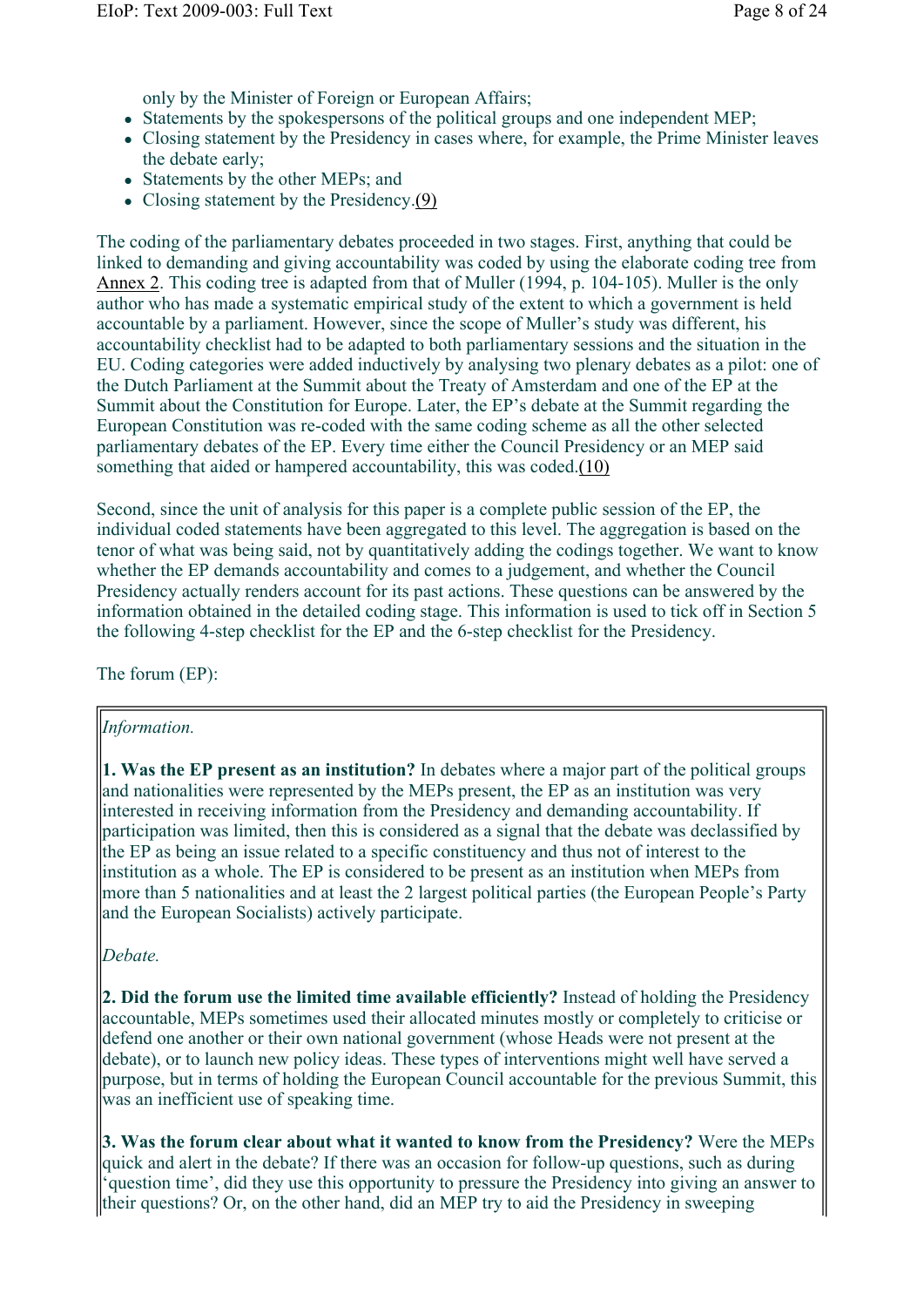criticism under the carpet by being protective and signalling that rendering account was not necessary?

*Judgement.* 

**4. Was the forum able to lay down its judgement in a resolution?** Was the EP able to gather a majority opinion? Did the resolution contain the central points of the debate? Even when these were points that were mentioned frequently by the smaller political groups but seldom by the two biggest groups?

The actor (Presidency):

*Information.*  **1. Did the actor report to the EP?** *Debate.*  **2. Was the actor present during the debate and did the actor listen to it? 3. Did the actor make a closing statement and include a comment on the subject for which this parliamentary debate was selected? 4. Did the actor mention the central issues raised by the EP in his reply? 5. Did the actor actually formulate an answer to the central issues raised by the EP?** Did the Presidency give an explicit answer to the central points of criticism raised by the EP? Or was he evasive by speaking in veiled terms and redefining or denying the EP's criticisms? **6. If applicable, did the actor accept responsibility for failures?** This question is not applicable in cases where the Summit went smoothly and the EP was generally positive about the work of the European Council. A Presidency accepts responsibility for his or the Council's actions during the previous Summit by expressing regret about mistakes that he or the Council had made, by making promises on ways to amend the situation, or by acknowledging his or the Council's shortcomings. By accepting responsibility for failures, the Presidency adopted a vulnerable attitude.

*Case selection and total N of this study:* The advantage of the study of *de facto* parliamentary accountability is that the studied behaviour is easily accessible. The EP's public sessions and its archives are open to the public. The EP archives were examined for plenary and committee sessions with the European Council Presidency held after meetings that dealt (among other things) with the selected three treaties and three crises (see below). In most cases the meetings on which the Presidency gave accountability were official Summits. However, crises do not follow the European Council's agenda, so in cases of emergency the European Council makes a decision not at an official Summit, but for example by phone. The public sessions in which the Presidency accounted to the EP for such an official position were included as well.

The reasoning behind focusing the case selection on treaties and crises is that these are moments in which so much is at stake for the EU that from a democratic perspective, parliamentary accountability is warranted.(11) Four considerations guided the case selection. First, in order to guarantee both the availability of material in the archives and a certain spread over time, the cases had to fall between 1990 and 2005. Second, the EU had to be the main international organisation involved. Military crises were excluded because in such cases the EU member states cooperate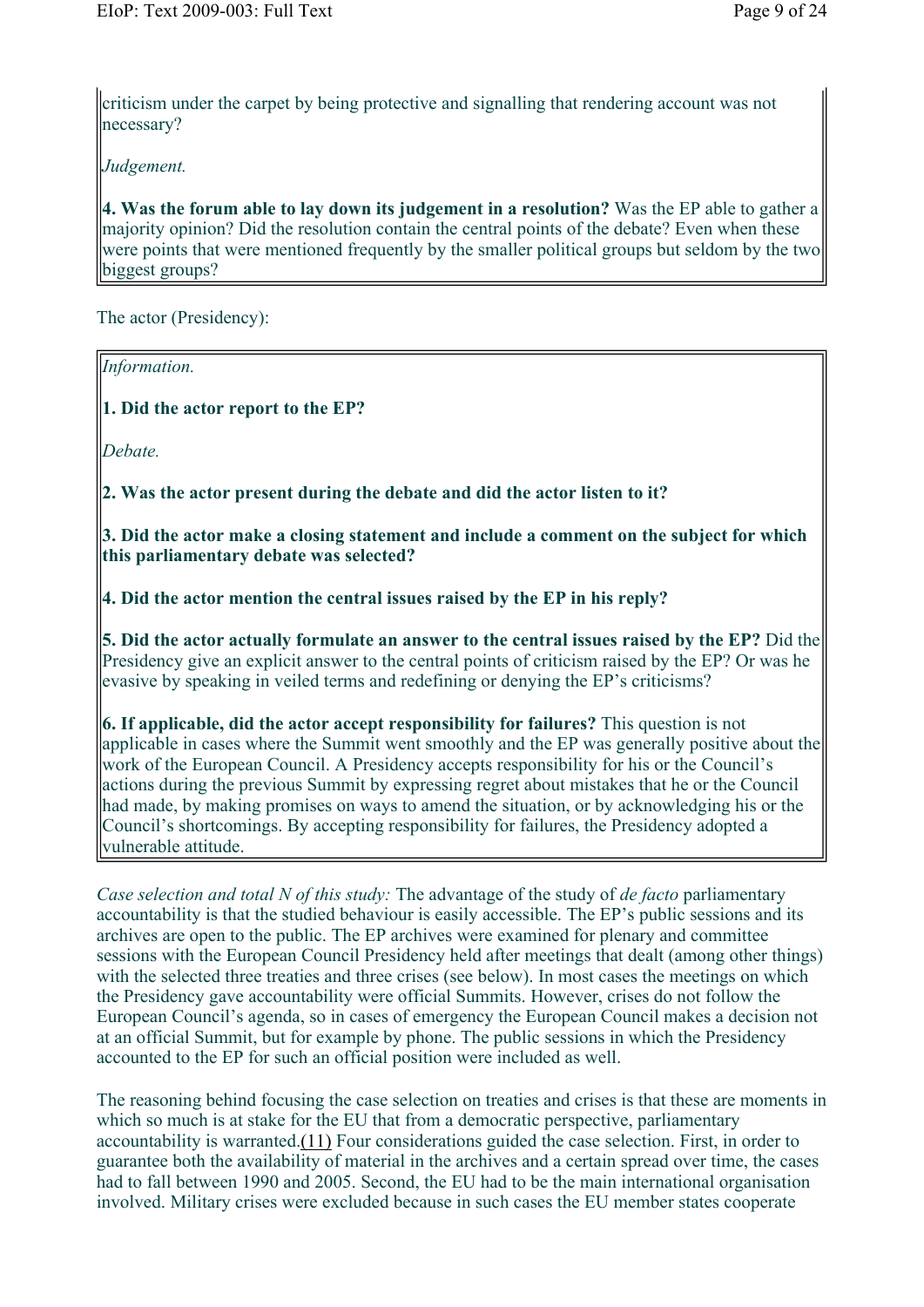with the US through NATO. Third, the discussions on a case had to be concentrated in time. New treaties are usually adopted during one or two Summits held during one presidency. Yet crises may run for many years. Therefore, the crises selected were those that concerned a precise, single moment of a sudden emergency to the EU. Only those parliamentary debates were sampled that were related to that moment of sudden emergency. Fourth, in relation to the idea that public accountability is warranted when something essential to the polity is at stake, cases with a high public saliency were preferred. This is the reason why the Constitution for Europe was preferred over the Treaty of Nice. In the end, the following six cases were selected:

- *Maastricht (1991), Amsterdam (1997) and a Constitution for Europe (Dublin, 2004).* The objectives of the Treaties of Maastricht, Amsterdam and the Constitution were to better equip the EU and its institutions for its expanding tasks and membership. Moreover, during all three treaty negotiations, public opinion pressured the European Council to improve the democratic quality of the EU. During the preparation of the Maastricht Treaty, two MEPs were the liaison between the Council and the EP. However, the MEPs were not much involved in the process. During the preparation for the Amsterdam Treaty, the liaising MEPs were consulted more often by the Council. The cooperation between the Council and the EP during the preparatory phase of the Constitution culminated with the considerable presence of MEPs during the Convention and the continuous exchange of views during the subsequent negotiations on the Constitution for Europe led by the Irish Presidency.
- *The BSE crisis in 1996.* During the BSE crisis, the health of EU citizens was at stake. In March 1996, the British Prime Minister announced in the House of Commons that the 'mad cow' disease had passed from livestock to human beings. Shortly afterwards, the EU decided to ban British meat and other related products from the European market until the UK could demonstrate that it had taken adequate measures to guarantee food safety. For a while, the UK reacted to the European measures by obstructing all European decisionmaking with its veto.
- *The Haider crisis in 2000.* There was a concern that the political health of Europe was at stake during the Haider crisis. In February 2000 Haider's FPÖ, accused of xenophobia and anti-Semitism, entered into Austrian government with the country's conservative party. In Vienna and all over Europe, citizens protested against the new Austrian government. The 14 other EU member states (i.e. the European Council minus Austria) decided to freeze certain diplomatic contacts with the Austrian government, while the Commission ensured the normal functioning of the EU institutions. Less than a year later, the EU-14's ban on the Austrian government had not changed much and was lifted without much publicity.
- *The* Prestige *crisis in 2002.* The oil tanker *Prestige* sunk in 2002 off the coast of Galicia, Spain and spilled an enormous amount of oil. This crisis was immediately dubbed '*Erica II*', after the oil tanker *Erica* that a few years earlier had sunk near Brittany, France. Again, the EU witnessed an environmental as well as a social and economic disaster for the coastal area affected. After the sinking of the *Erica*, the Commission had prepared a package of measures that should have prevented another crisis such as this one. Well before the sinking of the *Prestige*, the EP had already completed the parliamentary procedures on this package of measures, but unfortunately the Council had refrained from passing this package.

For these six cases, the EP's archives were searched for discussions with the Presidency during the plenary sessions and the committee sessions. Regarding the plenary sessions, the EP's archives contain eleven sessions with the Council Presidency for *ex post* accountability. On the other hand, in the committees there was no chance for the forum to demand *ex post* accountability on any of these six cases. All of the relevant committees for public sessions with the Presidency on the six selected cases were researched. The EP's archives contain the minutes for committee sessions that have taken place since 1994. They do not include the Maastricht Summit, since that treaty revision took place before 1994. Furthermore, for the sessions that are deemed to be relevant on the basis of the brief minutes in the archive, the cassettes with the full recording of the committee session can be obtained. However, after a number of years, the cassettes are destroyed.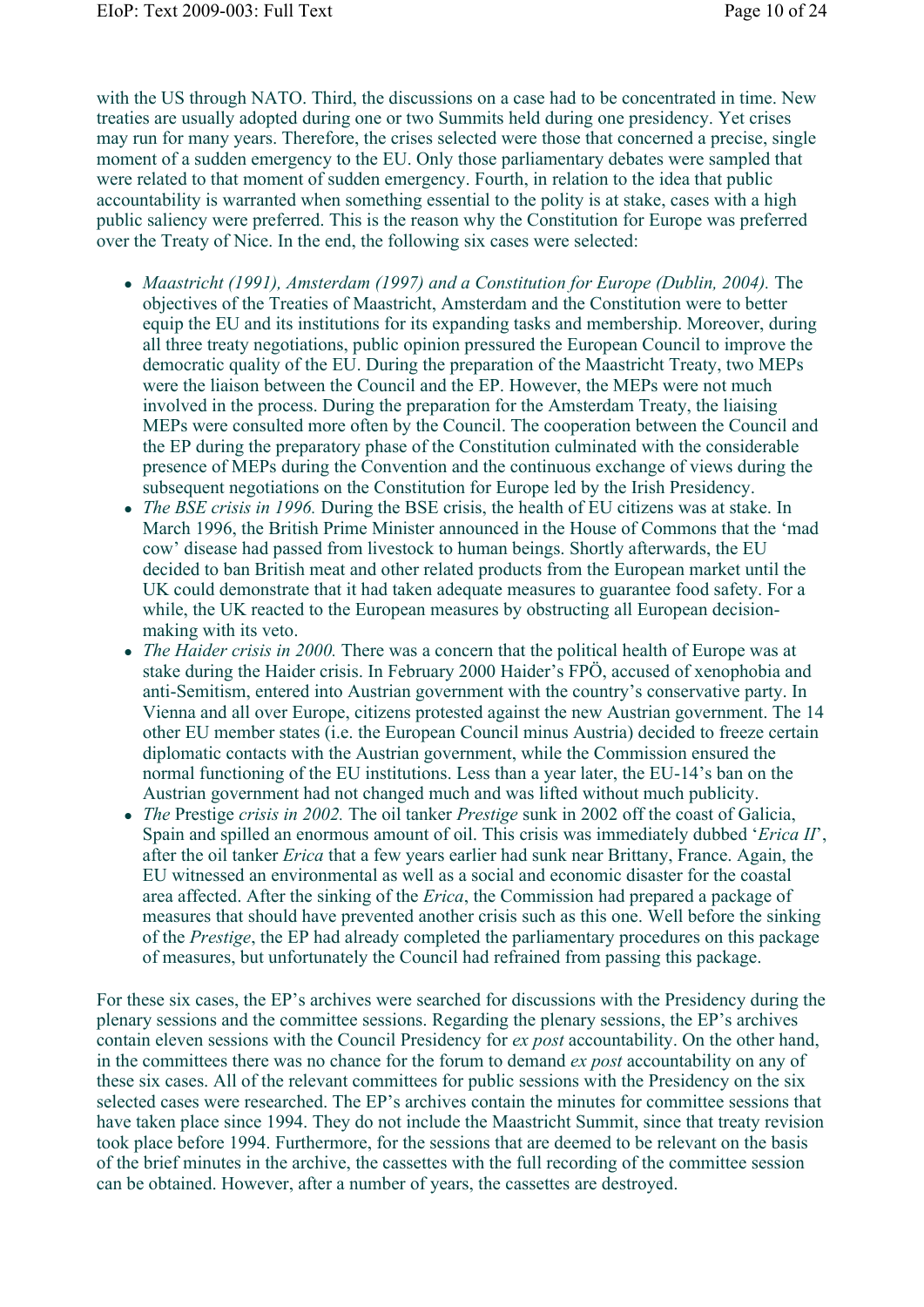The conclusion from this search is that there was never an occasion for public accountability. First, most committees related to the selected cases did not foresee a session with the Presidency. Second, on one occasion, a session of the Constitutional Affairs Committee was scheduled with the Irish Council Presidency right after the Dublin Summit, but this point on the agenda was dropped. Third, the Italian Council Presidency appeared before the Environment, Public Health and Consumer Protection Committee (EPH Committee) to talk about the BSE crisis. However, in addition to the BSE crisis, the Presidency discussed another seven issues with the EPH Committee, and after the discussion several other agenda points were dealt with. Even though the minutes of this session are brief and the cassette was already destroyed, we can assume that the discussion specifically on BSE was probably too short to be able to have demanded from the Presidency an extensive justification and explanation of its conduct. To sum these three points up, it is safe to conclude that for the selected cases there was never a chance to hold the Presidency accountable for actions related to the selected cases in the committees. Eleven plenary sessions and the absence of committee sessions on the selected issues result in an N of 11.

## **5. Is the European Council** *de facto* **accountable to the EP in the plenaries?**

### **5.1. The actor gives information to the forum**

The first step towards *de facto* accountability is that the actor gives information to the forum on the previous event. Both the forum and the actor have a task in fulfilling this condition for accountability. First, the forum has to be willing as an institution to receive the information from the actor. Second, the actor has to appear before the forum and give the information.

#### Table 1

*The forum:* The forum received a 'yes' in Table 1 on the question of whether it was willing to receive the actor's information (present as an institution), in cases where the full range of the EP's membership participated.(12) This was a sign that the EP as an institution took seriously the opportunity to enter into a debate with the Presidency on the previous Summit. Since a visit by the Presidency of the European Council is one of the official highlights of the parliamentary year, these sessions are usually well attended. On such occasions, the backgrounds of the MEPs actively participating in the debate expressed well the variety in the membership of the institution. For example, during the February 2000 debate on the Haider crisis, apart from the usual suspects from the various national delegations constituting the socialist, Christian-democratic, liberal and green groups, even the representatives of small left- and right-wing extremist parties took the floor. MEPs from the UK Independence Party, the French Radicals, the Belgian *Vlaams Blok*, the Italian *Alleanza Nazionale*, and, of course, the Austrian *FPÖ* (i.e., Haider's party) were keen to have their say.

The forum received a 'no' to the above question when the issue became a 'pet' subject and lost the interest of the institution as a whole. In view of the limited variety in political and national backgrounds concerned, it can be concluded that the Haider crisis eventually became a pet subject. In July 2000, especially, MEPs from the Austrian coalition parties ÖVP and FPÖ, from the German CDU/CSU and from Portugal were actively present. For each of these MEPs a close tie with the Haider crisis can be easily pointed out. From the outset of the crisis, the German CDU/CSU led the criticism against the measures taken by the EU-14. The presence of the Austrian coalition parties speaks for itself. Finally, the criticism by a Portuguese right-wing politician and praise by a Portuguese left-wing politician becomes immediately obvious knowing that the Presidency was represented by a Portuguese social democrat.

*The actor:* On all occasions, the Presidency fulfilled its obligation for the treaties by reporting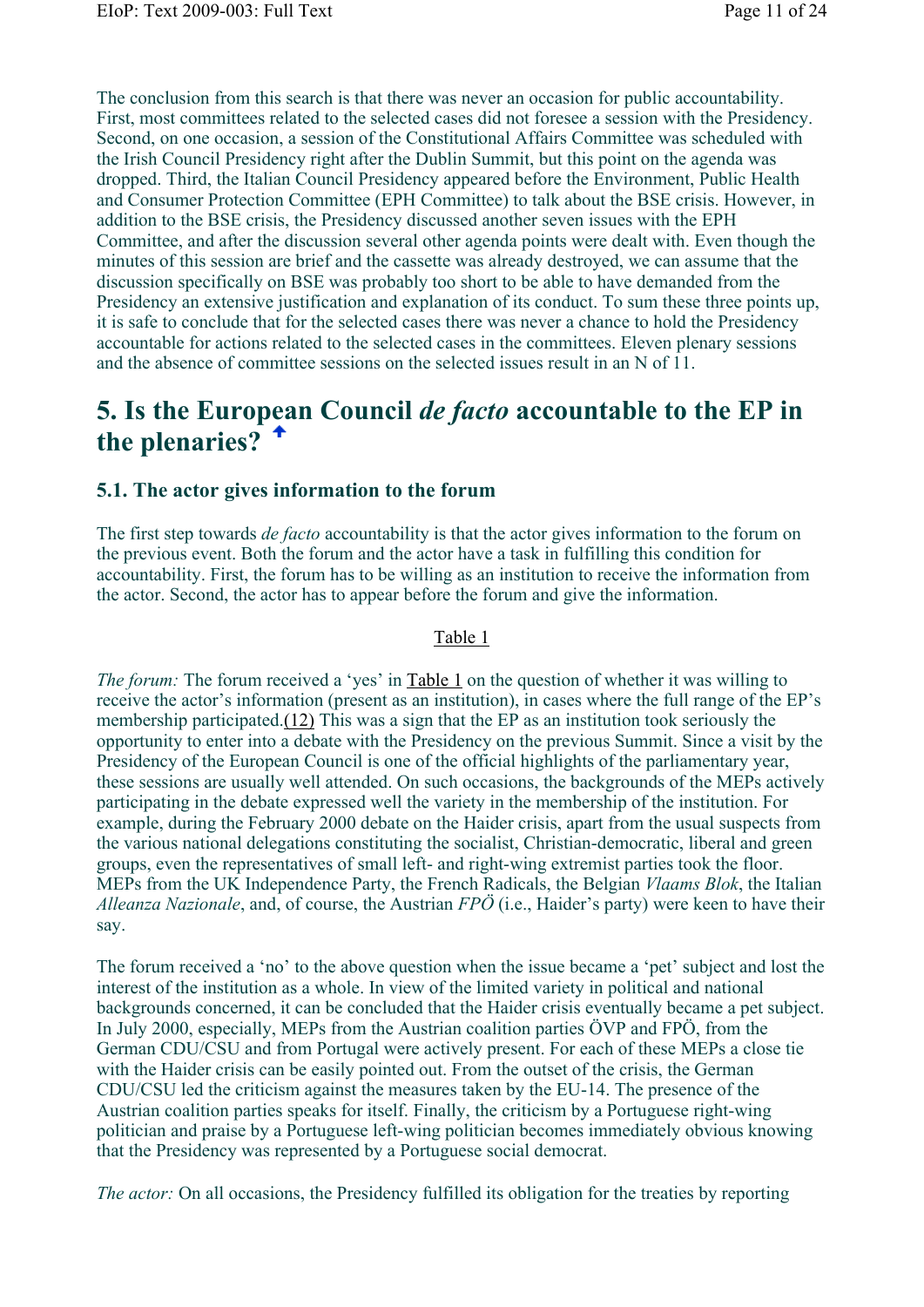immediately afterwards to the plenary session of the EP and received a 'yes' in Table 1. However, giving information to the forum at the beginning of the plenary session is the least important part of giving accountability.

Even if the Presidency did not give much information in its opening statement, the MEPs already had quite some information at their disposal to make them able to demand the Presidency to give accountability. First, immediately after a Summit, the Presidency and the other Council members issue statements and the media reports extensively on the event. Second, the MEPs have many sources of inside information at their disposal. Respondents 2, 4, 6, 7, 9 and 12 claimed to know well how the discussions in the European Council went via their political group in the EP, the meetings of the European party federations, the contacts with the national party back home or other sources. This holds true especially for those political groups with Commissioners, Prime Ministers or other cabinet members in their midst. For example, an MEP stated proudly: *It is an open book. There is no need for an explanation or the intercession of the Presidency (respondent* 6). In other words, the problem for the MEPs is not a lack of information. What matters first is whether the MEPs are able to stimulate the European Council Presidency to engage in a *public* political debate on the discussions held during the Summit, and, second, whether the Presidency takes up the gauntlet by offering explanations and justifications for the Council's conduct. That is why the next step in accountability - debate - is crucial. As a respondent from the EP put it, *the corridors are efficient and the official does not work* (respondent 7), i.e., the problem is not *confidential* information, but having the Presidency to make it *public* during a plenary session.

### **5.2. Debate: The forum demands clarifications, the actor explains and justifies**

The debate between the actor and the forum on the actor's conduct at the previous event is the crucial second step in the empirical conceptualisation of *ex post* accountability. The role of the forum is to pose questions and demand clarifications from the actor. The role of the actor is to explain and justify its conduct. We need to be aware that from this point on, the EP has hardly any rights, and the Presidency formally has the freedom to be as evasive as it wants to be. In the following section, we will see to what extent the EP was willing to use the public plenary session to exert pressure on the Presidency to take up a role as an accounter. Subsequently, the extent to which the Presidency was willing to come forward instead of trying to evade the question will be evaluated step by step.

*The forum:* In order to exert pressure on the Presidency, the EP needs to use the limited time available efficiently and has to be clear about what precisely it wants the Presidency to clarify. First, there must be a focus on the agenda item and the interlocutor. An example of a 'yes' in Table 2 on this question is the debate at the Amsterdam Summit. During this debate, the MEPs remained in their comments close to the topic of the European Council in Amsterdam.

It should be kept in mind that the occasion to demand accountability from the European Council on its actions during the previous event is just one of many. MEPs allow this opportunity to pass when they bring up issues other than the order of the day and, worse, when the target of their criticisms is not the Presidency but rather a national politician who is not even present. When a large proportion of interventions dealt with other matters than those on the agenda, the debate received a 'no' in Table 2. For example, the EP seemed to have forgotten about the presence of the European Council Presidency during the first debate in June 1996 on BSE. Many MEPs used their limited allotted speaking time for purposes other than demanding accountability. The EP became instead the venue for national politics. An extensive British debate unfolded between the Conservatives and Labour. An Austrian MEP defended the position of Austria in the European Council, while a Spanish MEP criticised the Spanish position. By diverting the attention in the debate away from the representative of the European Council who was standing before them, the EP signalled that having the Presidency explain and justify the Council's actions was not important.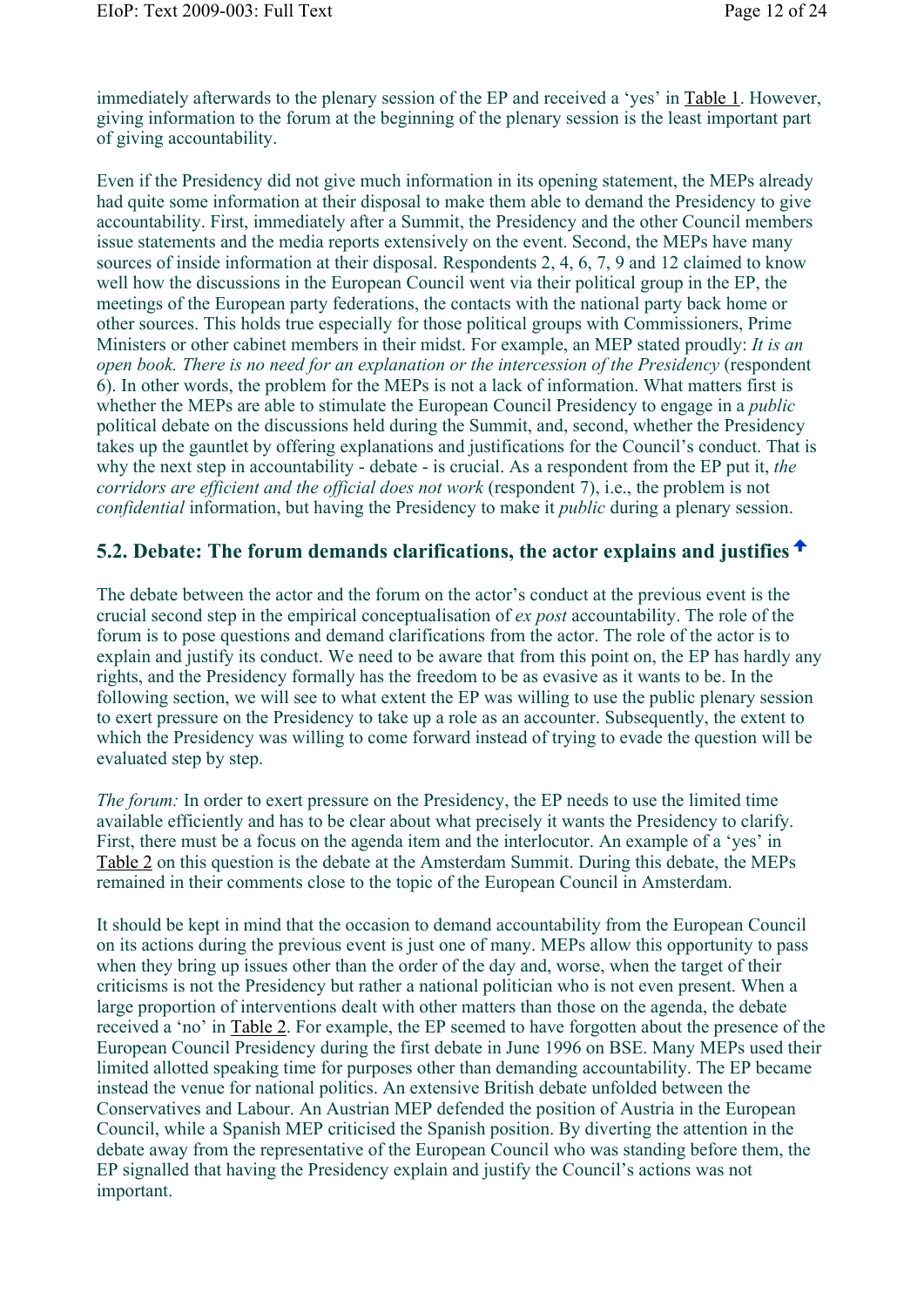Second, the EP should express clearly and sharply what it actually wants to know from its interlocutor. In cases where this happened, the EP received a 'yes' for that debate. This did not necessarily imply showering the Presidency with criticism. For example, the March 2004 debate on the negotiations on the Constitution for Europe received a 'yes' even though the MEPs were generally positive about the actions undertaken by the European Council and its Presidency. While being satisfied overall, the MEPs were nonetheless sharp in demanding the Presidency to explain and justify its conduct. Another example that received a 'yes', was the debate in 1997 on the Amsterdam Summit. The appreciation and criticisms were formulated well and were rather factual. The MEPs demanded accountability by explicitly stating to which criticisms on the Summit of Amsterdam they wanted the Presidency to reply.

On the other hand, on several occasions the EP received a 'no', 'moderately', or 'reasonably' in Table 2, because the MEPs did not powerfully demand accountability on the manner in which the European Council handled the treaty negotiations or dealt with crises. Sometimes the EP was unclear in signalling the issues that needed an answer. In those cases, criticisms were phrased vaguely or barely touched the kernel of the issue, leaving much manoeuvring room for the Presidency to evade the question of the European Council's responsibility for its actions (or nonactions). For example, the EP lost sight of the substance of the BSE crisis during the second debate on that topic in June 1996. Most of the MEPs' comments dealt with the decision by the United Kingdom to obstruct all votes in the Council until the ban on its produce was lifted, as well as the fact that the Summit of Florence dealt with this political problem instead of an employment policy for Europe. In other words, the immediate political crisis diverted the MEPs' attention away from the BSE crisis. Of course, the UK's obstruction politics had to do with the crisis. However, in the meantime, the MEPs refrained from pressuring the European Council to explain how the decisions made at the previous Summit would guarantee in both the short- and long-term EU citizens' health, food safety and the future of the agricultural sector. Later it turned out that the European Council, advised by the Commission, decided too quickly to lift the ban on certain foodstuffs in an attempt to placate the UK. In the plenary session, the MEPs missed a sense of urgency in demanding from the Presidency an explanation of how the European Council was dealing with the BSE crisis.

*The actor:* After having analyzed how the EP used the limited time available during the plenary sessions to demand accountability, we will now focus on the Presidency. To what extent did the Presidency come forward, and was it prepared to explain and justify the European Council's actions? This can be easily measured with the five steps outlined in the first row of Table 3.

Each step builds on the previous step, e.g. a Presidency who actually answered the central issues raised by the forum had to first listen to the MEPs and then make a closing statement.(13) In other words, if the Presidency did not even mention central issues raised by the forum in the closing statement, these issues were surely not answered. However, the Presidency may have chosen to mention an issue raised by the EP, e.g. the Amsterdam Treaty and Justice and Home Affairs, but still have made a statement that was not related to the MEP's comments on this issue. In that case, the Presidency mentioned a central issue raised by the EP but refrained from answering. The highest level of explaining and justifying the European Council's conduct consisted of answering the central issues raised by the forum and, in case of major criticisms, acknowledging responsibility for the Presidency's and the Council's conduct. As can be seen in Table 3, on some occasions the Presidency was very forthcoming, and on several occasions the Presidency was rather evasive.

### Table 3

Examples of debates in which the Presidency was forthcoming are the plenary sessions on the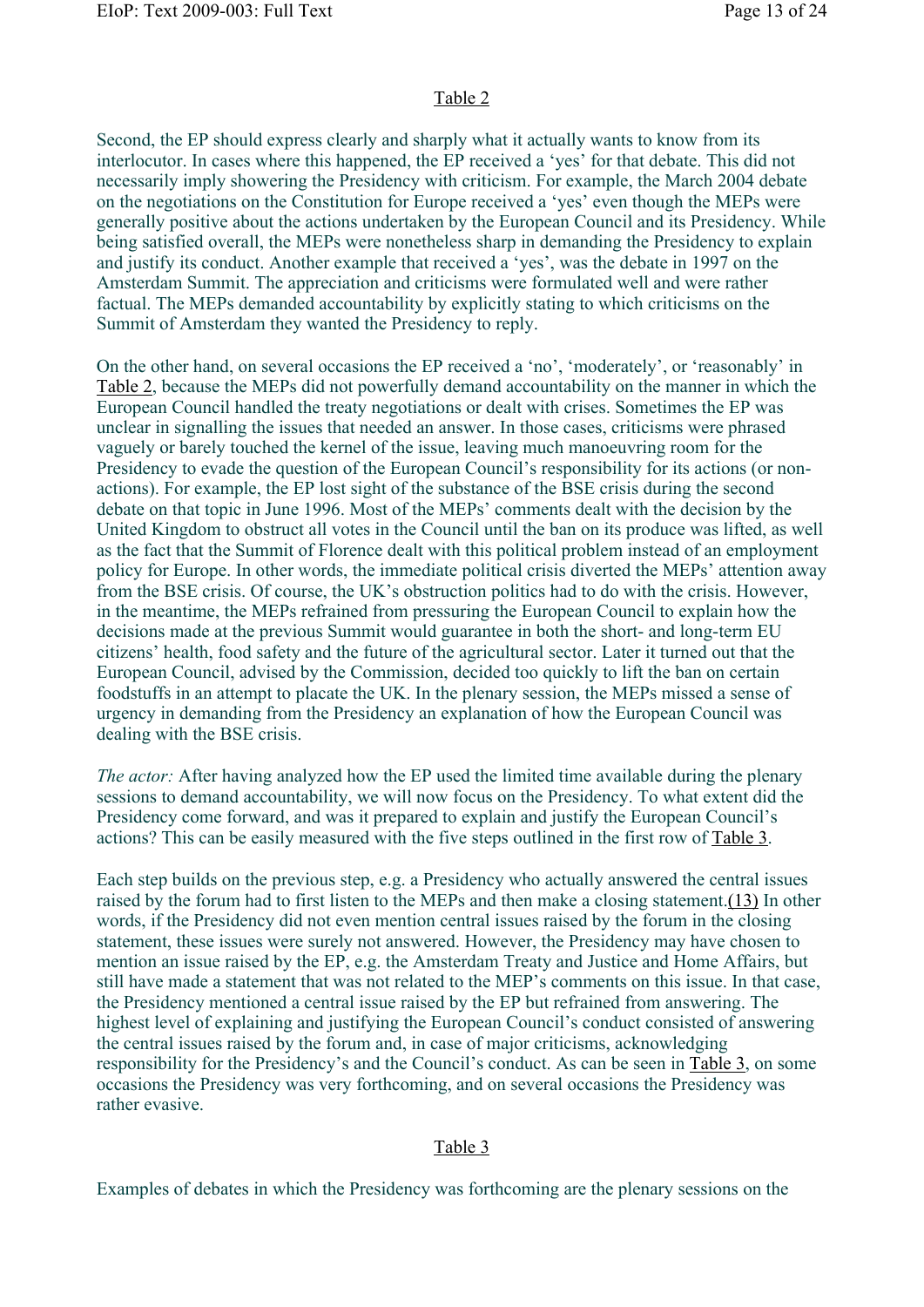Amsterdam Treaty in June 1997, the Haider debates in June and July 2000, and the Constitutional debate in March 2004. In all of these occasions, the Presidency was present, listened to what the forum had to say and made a relevant closing statement. The Presidency took the concerns of the forum seriously by actually dealing with the major issues put forward in the MEPs' statements. Of course, the Presidency did not address every detail put forward by every single MEP. Nevertheless, the criticisms that were most often aired by the MEPs were mentioned in the closing statement and received a reply from the Presidency. In cases where several politicians represented the Presidency, the second or third speaker replied to issues left unanswered by the main speaker. For example, during the Amsterdam 1997 debate, the Prime Minister had left a central issue aside that was subsequently answered by the other representative of the Dutch Presidency. The Presidency's answer to the central issues should be factual, explicit and deal with the heart of the matter. For example, during the March 2004 debate on the Constitution for Europe, the EP expressed its concern about the progress in the negotiations. The Irish Council Presidency, Prime Minister Ahern, answered extensively by explaining the difficulties encountered and clarifying his position and intentions.

Finally, in cases where the Summit does not go smoothly and the forum indicated that on some points it was dissatisfied with the Presidency's conduct, the Presidency should accept responsibility for its actions (or non-actions). Indications of accepting responsibility are expressing regret about mistakes, making promises on ways to amend the situation, or acknowledging shortcomings. Accepting responsibility for the Council's actions does not necessarily imply giving in to the criticisms made by the EP. For example, during the June and July debates on the Haider crisis, those MEPs who did not agree with the sanctions against the Austrian government pressed the Portuguese Council Presidency in admitting that the EU-14 had made a serious mistake. On both occasions, the Presidency examined the arguments of the critical MEPs while holding an elaborate plea on why the sanctions were a good decision and by no means a mistake. Minister of Foreign Affairs Seixas da Costa (June) and Prime Minister Guterres (July) concluded their statements by taking full responsibility for the decision and its consequences.

On the other hand, as can be seen in Table 3, on several occasions the Presidency did not do well in giving accountability. The plenary sessions in which the Presidency was most evasive were Maastricht 1991, all debates on BSE in June and July 1996 and the debate on the *Prestige* in December 2002. The June debates on BSE were worst, since the Presidency only made an opening statement on this crisis and skipped large parts of the debates. We know that

Foreign Minister Dini, the only representative of the Italian Presidency, temporarily left the second BSE debate in June 1996 while the MEPs were still making their statements, because he was criticised by an MEP for temporarily having left the meeting . Apart from the closing statements, there is not normally any indication in the records on when a Presidency leaves the session during the debate. Occasionally, when more than one politician represents the Presidency, the Prime Minister makes the closing statement right after the spokespersons have had their say and then leaves the session. In such cases, the accountability given by the Prime Minister in his closing statement is limited to what the spokespersons had to say, leaving out the many contributions by the other MEPs. Examples of this attitude can be found in the plenary sessions on the Maastricht Summit and the third BSE debate.

Even if the Presidency made a closing statement after all the MEPs had spoken, there were three other ways in which accountability could be avoided. These can be found in the last three columns in Table 3. First, sometimes the Presidency did not return to certain central issues raised by the forum. Since the Presidency has the last word due to the format of the plenary debate, it can choose which issues raised by the forum receive a reply. It may be tempting to focus on the positive remarks or to leave the most painful issues aside. For example, Foreign Minister Haarder (Danish Presidency) explained the actions and decisions made by the Council in reaction to the sinking of the *Prestige*, but in his closing statement, he did not mention the most important criticism raised by the EP. The MEPs wondered why the European Council had delayed the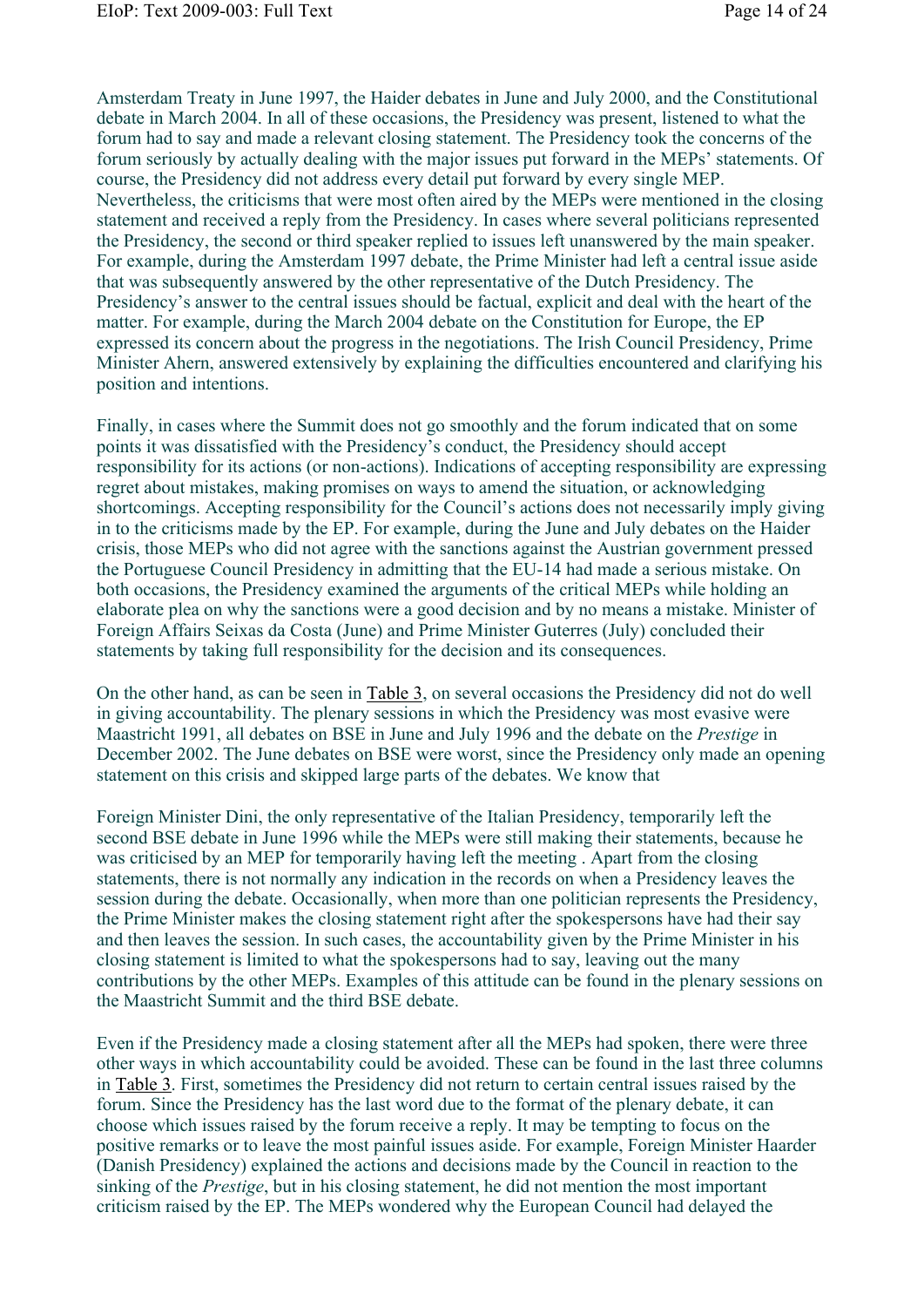adoption of the package prepared by the Commission that should have prevented another *Erica*. What did the Council do in between the sinking of the *Erica* and the *Prestige*? Haarder left this persistent question out of his closing statement. Foreign Minister Dini (Italian Presidency) was even more thorough in skipping critical issues from his closing statement during the second debate in June 1996 on BSE. He dedicated the closing statement to matters other than the BSE crisis, even though BSE was included in the opening statement and many MEPs commented on the political problems ensuing from the BSE policy.

Second, even when the Presidency returned to central issues raised by the MEPs, it was able to refrain from giving an answer by saying much without truly saying anything. Prime Minister Lubbers of the Dutch Presidency provided us with the best example of this. Lubbers made his closing statement immediately after the statements by the spokespersons. The spokespersons showered the Dutch Council Presidency with criticism. Instead of dealing with this criticism, Lubbers started his closing statement with a long introduction in which he redefined the contribution of the MEPs. In his perception, the EP was positive about the Maastricht Treaty, their criticism given in that debate was the exception. Then Lubbers suggested that it would be better for him to think the comments made by the EP over instead of immediately making a definitive statement. That meant an infinite postponement; this plenary session marked the end of the Dutch Presidency. This proposition did not stop Lubbers from make a lengthy closing statement. However, he did not provide any answers to the issues raised by the spokespersons. Instead, Lubbers freely associated on issues brought forward by the EP.

Third, only rarely did the Presidency take responsibility for failures or admit shortcomings. Usually, Presidencies do not find it hard to accept responsibility for successes. Acknowledging failures is more difficult because this is a demonstration of vulnerability. What is more, some Presidencies extensively congratulated their own 'achievements', even though the forum showered them with criticism. This happened especially in the closing statements on the Maastricht Summit and the Florence Summit on BSE. For example, at the Florence Summit, the European Council had reached an agreement with the UK on measurements to contain the spread of BSE. As a result, the obstruction politics of the UK ended, but unfortunately, the BSE crisis was not fully contained. Before Prodi made his closing statement, five spokespersons had just criticised completely or partly the decision-making that had taken place during the Summit; just one spokesperson was positive, and one spokesperson was neutral. Nevertheless, Prodi focused in his closing statement on the marvellous job the Italian Presidency had done:

*(…) that the Italian Presidency has succeeded to solve one of the worst crises in the existence of the EU. (…) Now the BSE-problem is solved, it is of course easier to minimalise this and to maintain, just like Mrs Green has said, that it received a political-institutional solution. (…) We have overcome a crisis that could have had destructive consequences for Europe. (…) We have provided a major contribution to solve one of our most difficult problems.* 

Prodi's way of dealing with the EP's criticisms is diametrically opposed to the attitude displayed by the Dutch Presidency during the debate on the Amsterdam Summit. In fact, the latter is the best example of fully giving accountability. Prime Minister Kok did not hide behind the complicated role of having to speak on behalf of a body composed of fifteen member states, nor did he try to justify the unjustifiable. The four central issues in the criticism of the MEPs during this debate were institutional reform, the EU's division into three pillars, employment and social protection. While taking responsibility for his part in the result, Kok agreed with the MEPs that some important issues had not been settled, and that a social Europe was lost from sight:

*During the previous years – I say this also because I myself have been responsible for that; I do not reproach anybody else – an extraordinary amount of time was dedicated to monetary matters (…) and much less was done regarding the social component.*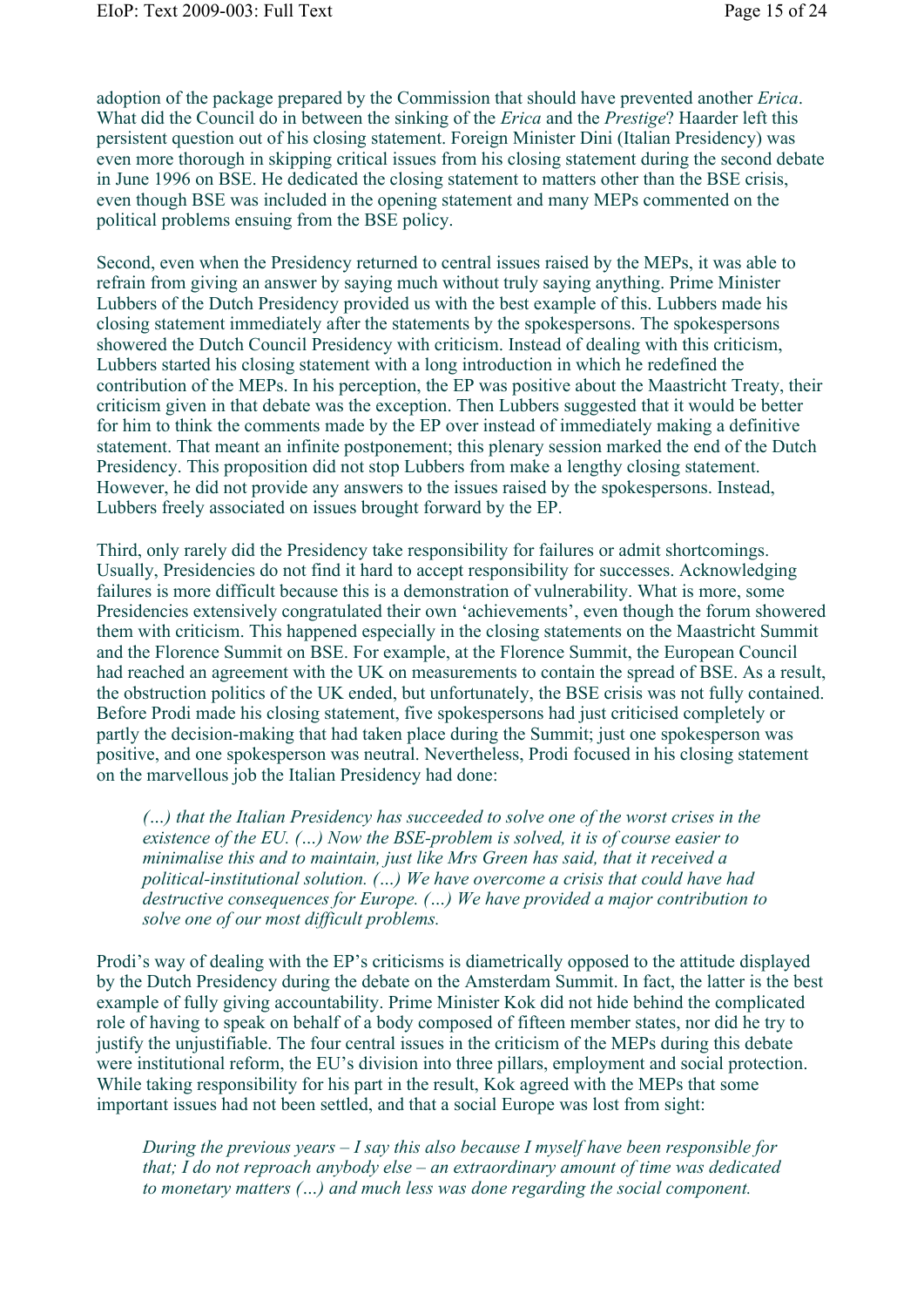### **5.3. The forum passes a judgement**

*The forum:* The EP's main power is to be able to hold a public session with the Presidency of the European Council. By laying down the essence of the exchange of views with the Presidency in a resolution, the EP pegs out its position and makes its opinion on the Council's actions public. Making something public, i.e. publicity, is the main type of 'sanction' at the EP's disposal. The European Council does not risk a motion of censure if the EP comes to a negative judgement. However, making public a negative judgement may have an effect on the Presidency's and the European Council's reputation in the public domain. To what extent the Presidency or the European Council in general feels this type of 'soft' consequence after a negative judgement from the forum falls outside of the scope of this research. However, it is possible to say something about the extent to which the forum is able to make a fist and pass its judgement.

Generally, the support of the two major groups, the European People's Party and the European Socialists, is needed to pass a resolution. However, the central issues of the plenary session may include points held dearly by the smaller political groups. If points especially propagated by the smaller political groups played a major role in the plenary session, it was checked whether they were contained in the ensuing resolution. The EP as an institution is namely the forum; the two largest political groups are just part of it. In other words, the forum's judgement as laid down in the resolution should represent the essence of the debate well. In cases in which the EP was able to pass a resolution that included the main opinions expressed during the plenary session, it received a 'yes' in Table 4. An example of a resolution that reflected the essence of the debate well was the resolution on the Amsterdam Summit passed in June 1996. It constituted an explicit commentary on what the EP thought about the agreement reached by the European Council and contained a list with the issues that the EP wanted to have settled during the next treaty reform. In that sense, accountability and the ensuing judgement has a forward-looking quality. Even though the EP was often rather critical about the European Council's conduct, the EP's judgement was sometimes very positive. After the February 2000 plenary session on Haider, for example, the EP passed in its resolution a reward for the European Council.

However, even though the hands of the political groups in the EP are not tied like the hands of governmental parties in a national parliament, the forum sometimes was unable to lay down the central points of the debate in a resolution. For example, after the debate on the Treaty of Maastricht in December 1991, the attempt to pass a resolution failed by one vote. Due to communication problems between, and especially within, the two major political groups, the EP was unable to raise a majority and to make a fist. On other occasions, such as the BSE debates in June and July 1996, the resolutions did not reflect some of the major criticisms brought forward in the plenary sessions by the MEPs. All these examples received a 'no' or a negative remark in Table 4. The reason for this is that when a debate is not concluded with a resolution, or when the adopted resolution does not include some of the main issues, the result is similar: the EP has less to show.

### Table 4

### **5.4. To what extent did the forum and the actor contribute to accountability?**

The contributions of the EP and the Presidency to accountability are expressed on a 5-point scale in Table 5. The score of 'somewhat' indicates that the contribution of either the forum or the actor was considered to be barely sufficient. The EP contributed positively to accountability in most of the parliamentary debates analysed (i.e., 8 out of 11). However, most often its contribution was judged as being barely sufficient (namely 5 counts of 'somewhat'). The Presidency's total score is lower than that of the EP. The Presidency contributed positively to accountability half the time (i.e., 5 out of 11). It seems that the Presidency either seriously hampered or seriously aided accountability, because only once was the Presidency's contribution rated as being barely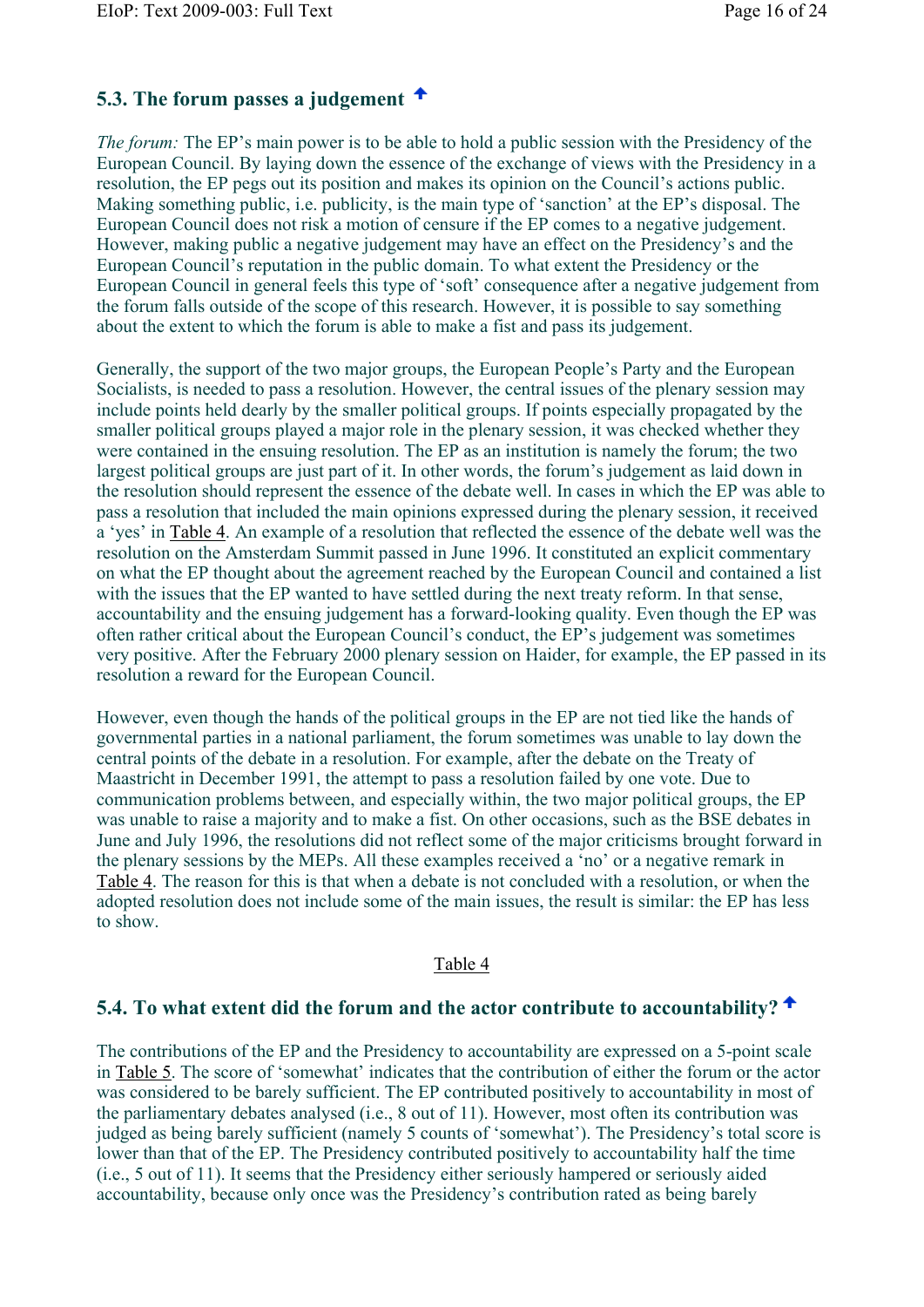sufficient. The first and general conclusion is that the forum did more to demand accountability than that it received from the actor. Considering the gap in the *de jure* accountability relationship, this does not come as a surprise.

Since the forum hardly has any formal rights and depends mostly on the willingness of the actor to accept accountability, the actor's attitude weighs most in coming to a conclusion on the *de facto* accountability arrangement. Even though the Presidency on some occasions hardly contributes to accountability, I would not conclude that the gap in the *de jure* accountability relationship has led to a *de facto* accountability deficit. It is better to say that the glass is half full. First, the score of the Presidency is reasonable in comparison to that of the forum. Since the contribution of the forum was often barely sufficient (i.e., 5 times 'somewhat'), it is questionable as to whether the EP's demand for accountability was vigorous enough.

#### Table 5

Second, Table 5 suggests an improvement over time in the attitude of the Presidency. The five plenary sessions that were rated as a somewhat, much or very much of a contribution to accountability were the plenary sessions on the Amsterdam Summit, the Haider crisis and one of the debates on the Constitution for Europe. These plenary sessions have in common that they all took place at the end of the nineties or the beginning of this century. This fits with the claims by the respondents from the EP that since the Presidencies of 1997 and 1998, a tradition has been developing according to which the Presidency gives accountability as if the EP were a normally endowed parliament. The result for the June and July 2000 plenary sessions on the Haider crisis confirm this claim; curiously enough, the actor contributed more to accountability than the forum. On both occasions, even though only a small section of the EP demanded accountability, the Presidency extensively explained and justified the decisions made by the EU-14. Just as if being accountable to the EP is the normal state of affairs. Still, even if a tradition of accepting accountability is developing, some Presidencies take its accountability to the EP less serious. For example, in 2002, the Presidency evaded accountability for the decisions made regarding the *Prestige* disaster.

Another lesson that can be drawn is that on the two occasions that the EP was very positive about the actions of the European Council during the previous Summit, the Presidency was less forthcoming in being accountable Most of the EP congratulated the Presidency and the European Council extensively during the February debate on the Haider crisis and the July debate on the Constitution. Nevertheless, the positive atmosphere did not stop the forum from demanding accountability. The contribution of the forum in demanding accountability was rated as respectively 'much' and 'somewhat'. However, the rating for the actor on these two occasions was lower, namely 'somewhat' and 'little', even though the Portuguese and the Irish Presidencies showed a willingness to be accountable for the same topic on a previous occasion. Apparently, both Presidencies refrained from providing explanations when faced with a mostly satisfied Parliament.

## **6. Conclusion and discussion**

The question raised in this article was: Is the EP able to hold the European Council, through its Presidency, accountable for its actions? A quick answer would be 'occasionally, yes'. However, in view of the relation between the forum and the actor, it would be better to turn this question around: Is the European Council's Presidency accountable to the EP? Alternatively, and considering the imperfect formal position of the EP, even more realistic would be: Is the European Council's Presidency willing to be held accountable by the EP? Whether there is a *de facto* accountability arrangement between the European Council and the EP depends largely on the benevolence of the Presidency. The answer is that half of the time, the Presidency was forthcoming in being accountable to the EP. In spite of a *de jure* accountability gap, the analysis of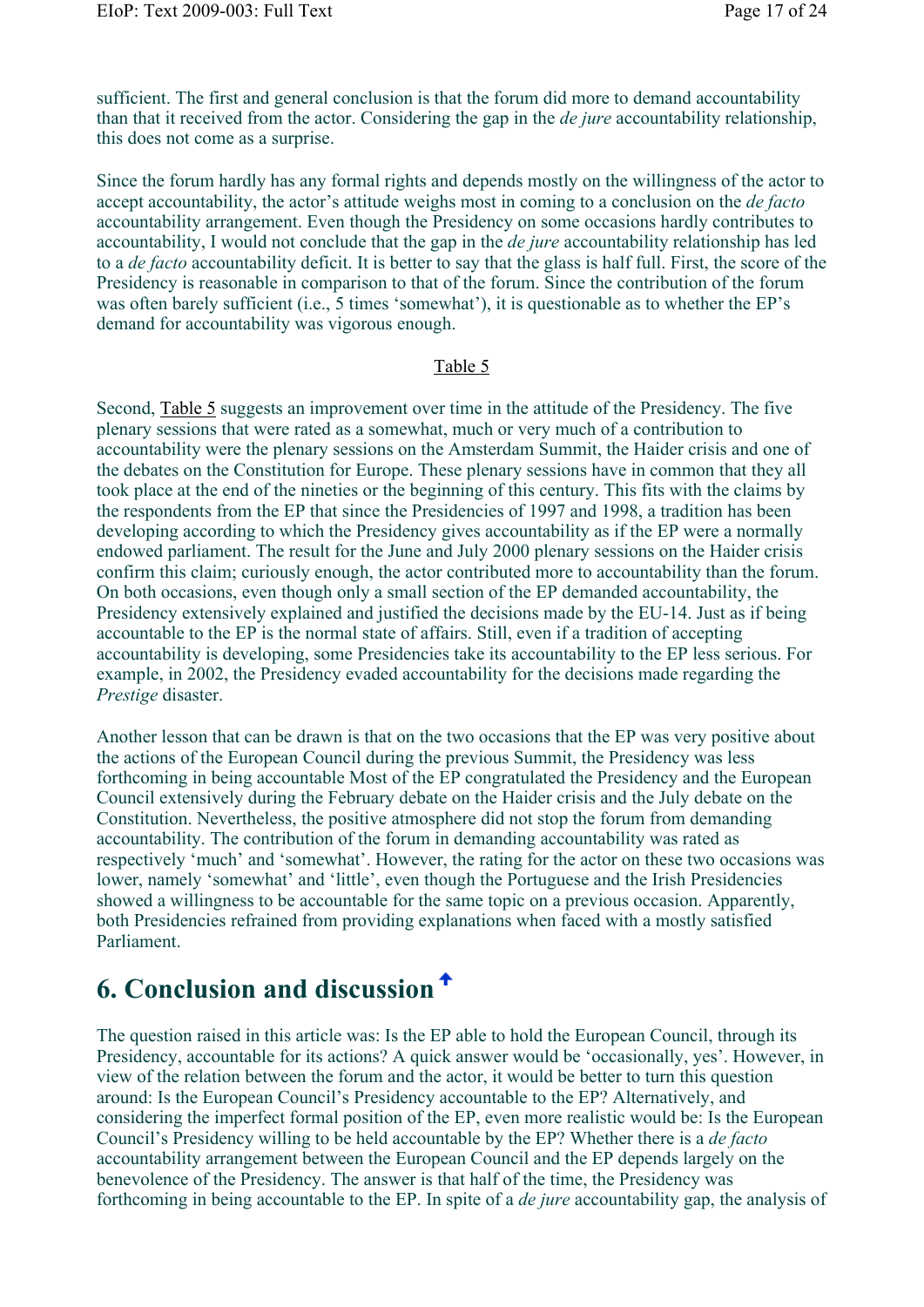eleven parliamentary debates suggests that *de facto* accountability is becoming more regular practice. Of course, the risk with practices that have no formal foundation is that they can easily be discontinued by the one who is more powerful, in this case the European Council Presidency.

On the European level, only the giving and receiving of information (the first part of an accountability arrangement) is *de jure* and *de facto* fully covered. *De jure*, the Presidency is not obliged to explain or justify its conduct, nor does it risk any formal, official consequences from a negative judgement of the EP. Thus, in terms of *de facto* accountability, the Presidency did more than it had to in five out of eleven occasions. This is not a rational behaviour that follows the logic of expected consequences. However, the explanation offered by social constructivism might fit. The data suggest a noted improvement in Presidential acceptance of accountability since the parliamentary debate in June 1997 after the Amsterdam Summit. This confirms the statement from the respondents of the EP that since the Presidencies of 1997 and 1998, a tradition has been developing in which Presidencies deal with the EP as if it were a normally endowed parliament. Grant and Keohane (2005) indicate that besides a motion of censure, peer pressure and fear of loss of reputation may function as negative consequences an actor would want to avoid. Further research is needed to demonstrate whether this type of stimuli will work in forming a tradition in which the *de facto* accountability arrangement surpasses the official *de jure* arrangement.

Since the research presented in this article was exploratory in character and suffers from a small selection of cases, no definite conclusion can be drawn. However, we have gained several insights that will aid further research. First, we know something more about independent variables that need to be tested systematically in the future. *Time*, especially divided into before and after 1997/98, might prove to be an independent variable that explains whether the Presidency is forthcoming in accepting accountability. Another aspect of time is that the *de jure* accountability arrangement may change and thus become a variable. It can be expected that if the position of the EP is strengthened in the treaties in relation to the Presidency that this will lead to a higher success rate for the Parliament. *Nationality*, and thus the political culture of the Presidency, may not be so decisive: E.g. the performance by the two Dutch Presidencies was remarkably different. The type or political saliency of an issue does not seem to matter much. There is not much difference between the results for the treaties or the crisis cases. Moreover, the issue that was most pregnant with public concern, i.e., BSE, found a most negligent forum and actor. Nor does the *frequency* with which a specific Presidency meets with the EP to render account after an event seem to matter.

Second, the question as to what kind of mechanism relates the actions of the forum to the actions of the actor has so far remained open. To what extent does the demand (or absence of a demand) by the forum influence the actor into accepting accountability (or not)? Put simply, we could expect that the extent to which the forum demands accountability is equal to the extent to which it receives accountability. However, from the perspective of the *de jure* arrangement, we can expect that the EP receives less than what it asks. We saw a similar pattern of the EP receiving less than what it asked when the large majority of the EP was very pleased with the result of a Summit (see Section 5.4). The most awkward result in Section 5.4 was that on two occasions the forum received *more* than it asked for. On both of these occasions, the forum scored low because the topic had become a pet object and the EP did not adopt a resolution. Instead, the actor, unlike the forum, made much of a contribution to accountability. What light does this finding shed on the conceptualisation and operationalisation of public accountability? Perhaps the answer lies in the formation of the new tradition of a Presidency who is actually accountable to the EP.

A third road to further research would lead to an exploration of public accountability of the Presidency in the sessions of the parliamentary committees. For the five selected cases for which there were still documents in the committee archives, there were no relevant sessions with the Presidency. However, it is clear that the committee sessions are potentially an important place for public accountability. In the parliamentary committees, the MEPs are more likely to receive explanations because of the small scale and the format of the debates. Several respondents from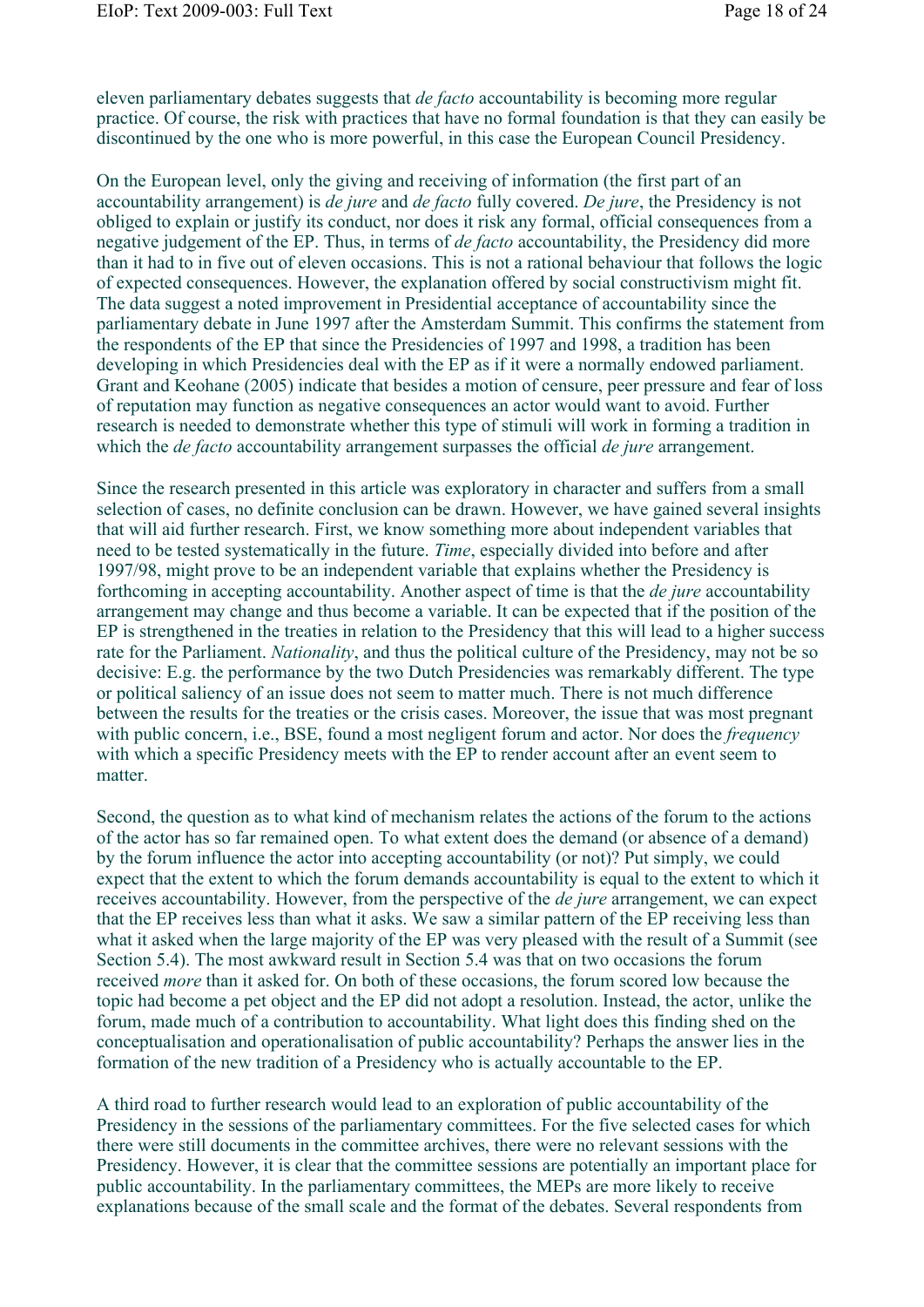the EP indicated that the committees are more suitable for an accountability debate. If a minister of the Presidency were to join a committee discussion, *he would be obliged to give information. He could not have a general discourse and say goodbye. He would have to expose himself to possible criticism* (respondent 2). However, to this respondent's regret, he regularly had discussions with the Commission, but never with the Presidency. Of course, the Presidency is not obliged to appear in the committees. Since in the committees it is more difficult to be evasive, the absence of accountability debates in the parliamentary committees for these cases should not come as a surprise. The question is whether the experience of this respondent is more generally valid. How often does the Presidency appear in a committee to discuss an event of decision-making? On those occasions, is the Presidency more forthcoming in the committee session than in the plenary session on the same topic?

# **Annex 1**

Twelve respondents from the EP were interviewed in the autumn of 2006. The selection of respondents stopped when the interviews no longer produced any new insights but only confirmed the information obtained from the previous interviews. The respondents were selected on the basis of two criteria. First, their mandate had to coincide with some of the plenary debates analysed. Preferably, they actively participated in at least one of the plenary debates analysed (this is the reason why no respondents from the new member states have been selected). Second, in order to reflect the multiformity of the institution, the respondents had to come from a variety in backgrounds in terms of nationality, party affiliation, sex, tenure, vision on European integration and their official positions in the European Parliament.

The respondents come from Germany, the UK, Italy, Spain, The Netherlands, Portugal and Denmark. Three MEPs were elected before the Treaty of Maastricht, in 1991 (the first plenary session analysed). Most were elected in the nineties. From each of the two biggest political groups, the Socialists and the European People's Party, four MEPs were interviewed. Representatives from three smaller parties, among which were the Liberals and the Greens, were also interviewed. The respondents represented a broad range of positions that are or have been occupied in the Parliament and other political bodies. Just to name a few, among the respondents were people who are or have been leaders of their political group, Presidency of the EP, representatives of the EP in IGCs or the Convention, vice-Presidencys of committees of the EP, and both high level and lower level civil servants to the EP. Many of the respondents hold or have held political positions in their national party or in their national parliament. Approximately 25% of the respondents were women.

# **Annex 2: Coding tree, EP plenary debates**

### **Forum: The EP**

Relation coding tree to the 3-step model of accountability:

- Information: A1, A3 (however, this behaviour was not diplayed in the cases analysed).
- Debate: Almost the whole coding tree. Especially C2/3, C4, C6, D2/3, D4, D6, AF, AI and A2 (the latter was displayed only once) are relevant.
- Judgement: E.

Coding of all the issues raised by the MEPs, and all issues in the Presidency's closing statement.

### *A. No accountability desired*

A1. Presidency exempted from obligation to report to the EP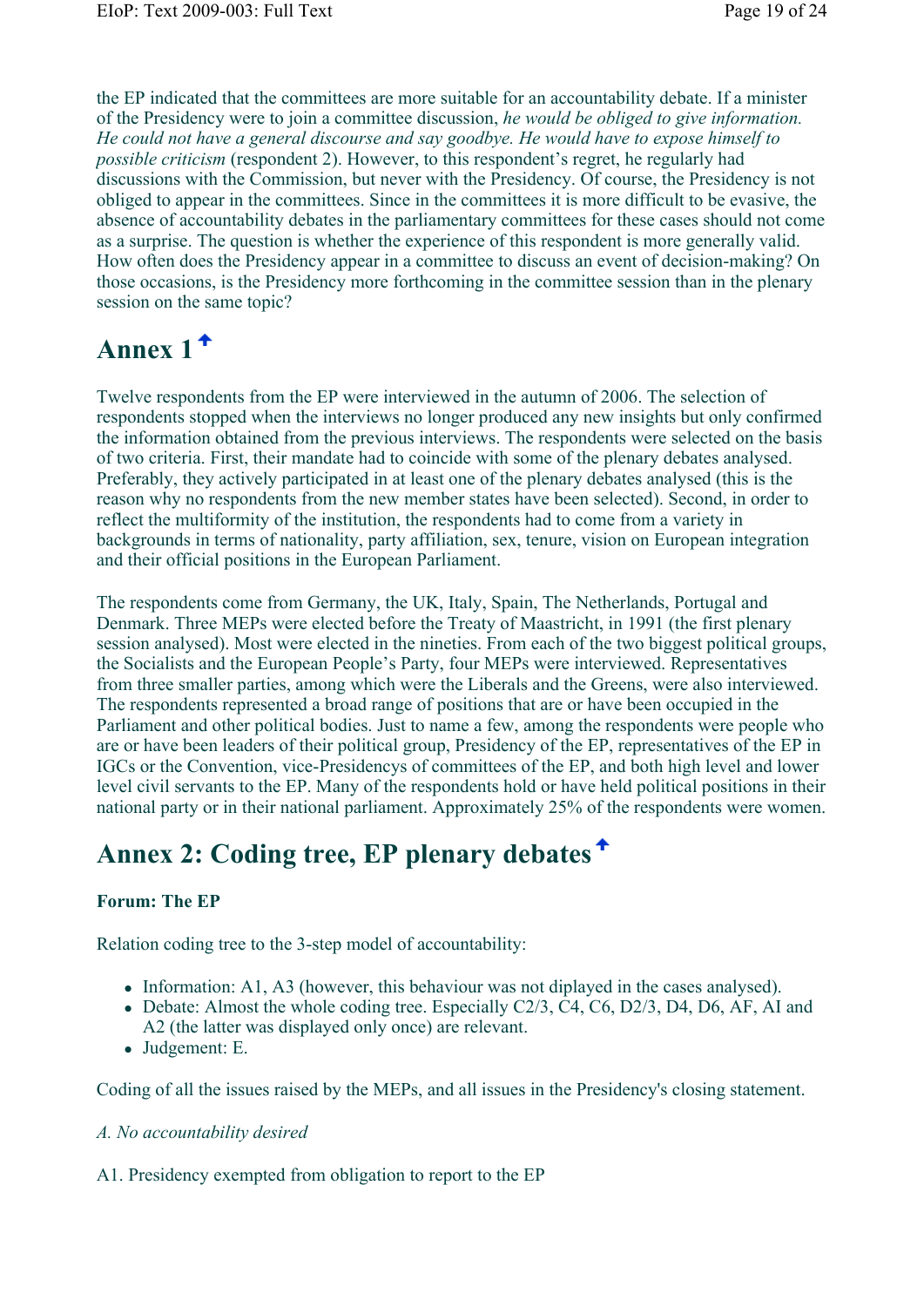A2. Passes the buck to someone else, exempts Presidency from giving account

A3. Refuses to listen to the Presidency

AF. Uses allotted speaking time for other business: comments for which a specific national parliament, not the EP, is the proper place

AI. Forgets about demanding accountability: Focus on making proposals for future policy instead of a reaction to the European Council's previous conduct

*B. Asking for information (Questions for which the answer is relevant, if it is only a rhetorical figure, then C or D).*

B1-2-3. Neutral; B4-5-6. Negative; B7. Positive

B8. Follow-up questions

C. Praise. D. Criticism.

C0-D0. Vague, generally phrased, cannot be categorised under any of the following categories.

C1-D1. Judgement on the accountability given by the President. Only if it is an explicit appraisal or criticism in relation to the account giving.

C2/3-D2/3. Judgement on the decision, the decision-making process, or the decision-maker. Per MEP, the issue(s) mentioned in brackets.

C4-D4. Judgement on the capacities of the decision-maker. D4: There is no hope for improvement.

C6-D6. Appraisal or criticism expressed in demands and calls. Strong and forceful expression of C2/3-D2/3. Per MEP, the issue(s) mentioned in brackets.

C7-D7. Judgement on the role of the own body or members of the own body.

E. Judgement

Resolution (central issues in brackets)

#### **Actor: The European Council and its Presidency**

Relation coding tree to the 3-step model of accountability:

- Information: None. Presence of the Presidency at the debate.
- Debate: Almost the whole coding tree. Especially A1-5, B1, C3, C4, D1, D3, D4
- Judgement: Effect judgement cannot be measured
- A. Concessions

A1. The Presidency accepts responsibility for the decision and its consequences. Rhetorical vulnerability because of display of fallibility.

A2. The Presidency shows regret about taking or refraining from taking the decision. The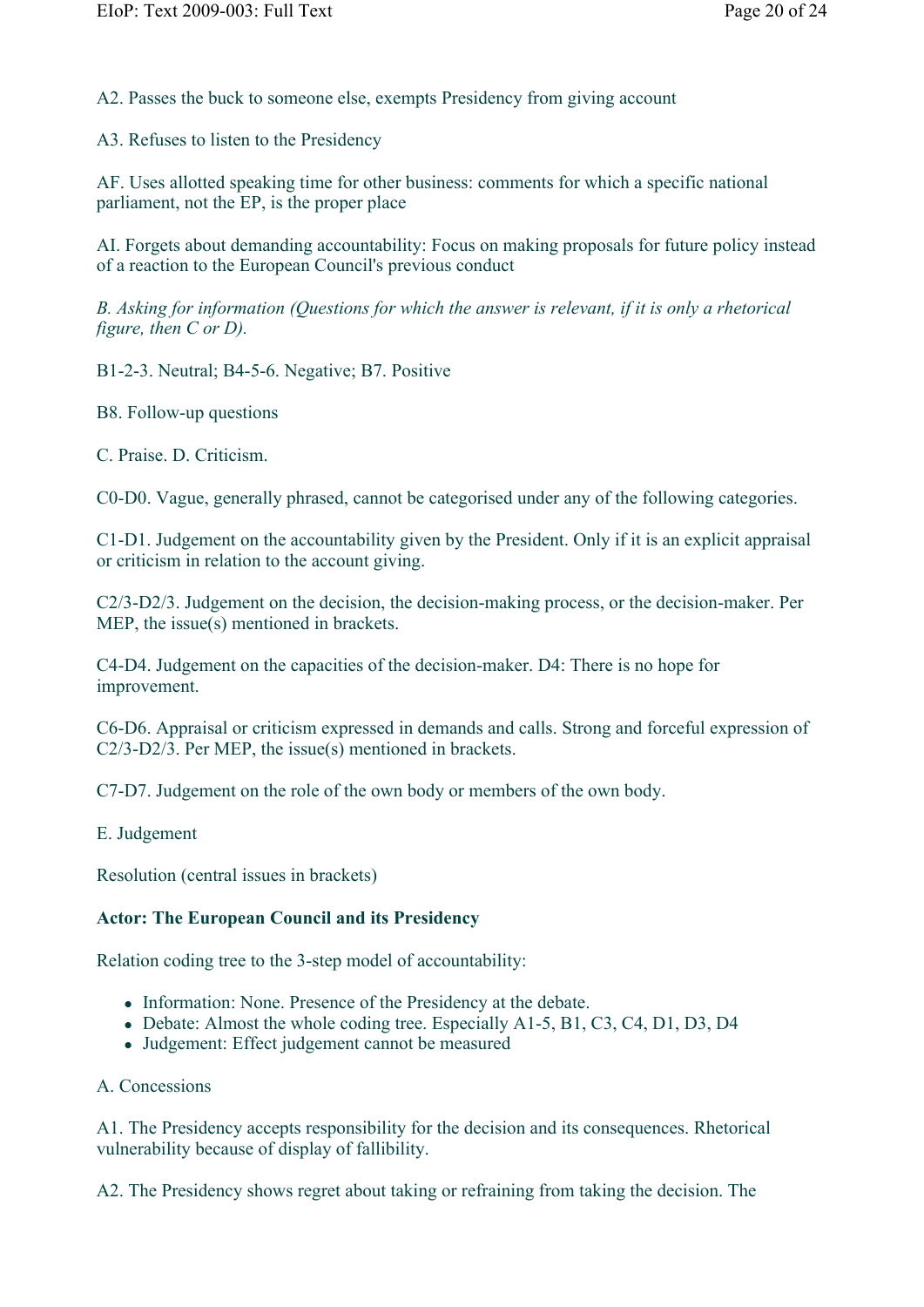Presidency indicates that he, just like the EP, values the results of the decision negatively

A4. Regret about the situation (without referring to the own role in creating this situation)

A5. Admits a failure or weakeness. This is without referring to the own role in creating the situation. If it includes this, then A1 or A2. Minimal concessions are scored under this heading.

B. Reaction to situation

B1. Actions and measurements taken by the Council (between brackets the issues mentioned)

B2. Explanation own role, as an individual

B3. Explanation own role, as the European Council

B4. Reference to the role of others in creating the result (e.g. the Commission, specific member states, specific politicians). This can be done both to explain what happened and to pass the buck to someone else

C. Presidency portrays himself positively

C1. "I am making an effort and I am dedicated"

C2. "Look at the measurements taken!"

C3. "My reaction to the situation was fantastic." This might be correct, but becomes problematic when most of the statement consists of this and the forum was rather negative.

C4. "You and I, we are on the same side." This becomes problematic when what the Presidency says is diametrically opposed to the gist of the MEPs' statements.

D. Reaction to the MEPs' statements (between brackets issues mentioned)

D1. Reply to questions and criticism

- 1. Factual, deals with the gist of the matter
- 2. Occasion for statement related to the topic, but unrelated to the MEPs' statements
- 3. Gratuitous, meaningless, does not deal with the gist of the matter

D2. Accepts criticism or appraisal

D3. Denial MEPs' criticism. After much criticism, the Presidency reiterates in closing statement his discourse of having done a brilliant job

D4. Denial of the MEPs' definition of the situation. The Presidency displays another definition of the situation.

E. Level of detail and precision on the level of the complete opening and closing statement. Only to be coded if it is striking and easy to underpin with text samples.

E1. Very high

E2. Very low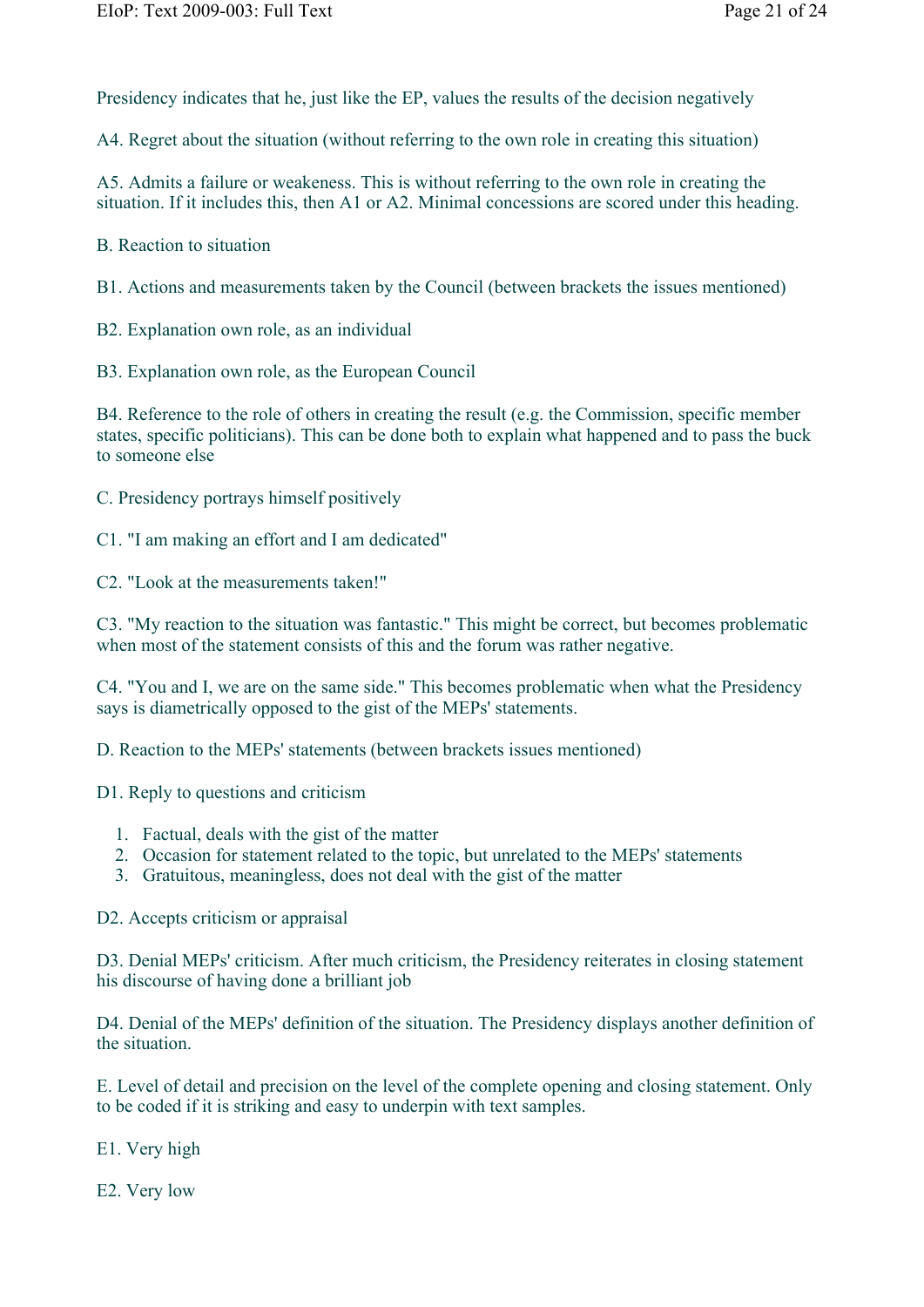# **References**

Arnull, Anthony & Daniel Wincott (2001), *Accountability and Legitimacy in the European Union*, New York & Oxford: OUP.

Auel, Katrin (2007), 'Democratic accountability and national parliaments – Redefining the impact of parliamentary scrutiny in EU affairs', *European Law Journal*, 13: 4, 487-504

Bergman, Torbjörn (2000), 'The European Union as the Next Step of Deleagation and Accountability', in: *European Journal of Political Research* 37, pp. 415-29.

Bovens, Mark (2007), 'Analysing and Assessing Accountability: A Conceptual Framework', in: *European Law Journal* 13(4), pp. 447–468.

Corbett, Richard, Francis Jacobs & Michael Shackleton (2000), *The European Parliament*, London: Catermill.

Curtin, Deirdre (2004), *Mind the Gap: The Evolving EU Executive and the Constitution*, Third Walter van Gerven Lecture in Leuven, Groningen: Europa Law Publishing.

Grant*,* Ruth & Robert Keohane (2005). 'Accountability and Abuses of Power in World Politics', in: *American Political Science Review* 99(1), pp. 29–43.

Harlow, Carol (2002), *Accountability in the European Union*, Oxford: Oxford University Press.

Hix, Simon, Tapio Raunio & Roger Scully (2003), 'Fifty Years On: Research on the European Parliament', in: *Journal of Common Market Studies* 41(2), pp. 191-202.

Koppell, Jonathan (2005), 'Pathologies of Accountability: ICANN and the Challenge of 'Multiple Accountabilities Disorder'', in: *Public Administration Review* 65(1), pp. 94-107.

Marks, Gary & Marco Steenbergen (eds) (2004), *European Integration and Political Conflict*, Cambridge: Cambridge University Press.

Moravcsik, Andrew (2002), 'In Defence of the 'Democratic Deficit': Reassessing the Legitimacy of the European Union', in: *Journal of Common Market Studies* 40(4), pp. 603-34.

Mulgan, Richard (2003), *Holding Power to Account: Accountability in Modern Democracies*, Basingstoke: Pelgrave.

Muller, Erwin (1994), *Terrorisme en politieke verantwoordelijkheid: gijzelingen, aanslagen en ontvoeringen in Nederland*, Gouda: Quint.

Schmitter, Philippe (2000), *How to Democratize the European Union….And Why Bother?* Lanham: Rowman & Littlefield.

Strøm, Kaare, Wolfgang Müller & Torbjörn Bergman (eds) (2003), *Delegation and Accountability in Parliamentary Democracies,* Oxford: Oxford University Press.

Williams, Shirley (1990), 'Sovereignty and Accountability in the Europea Community', in: *The Political Quarterly* 61(3), pp. 299-317.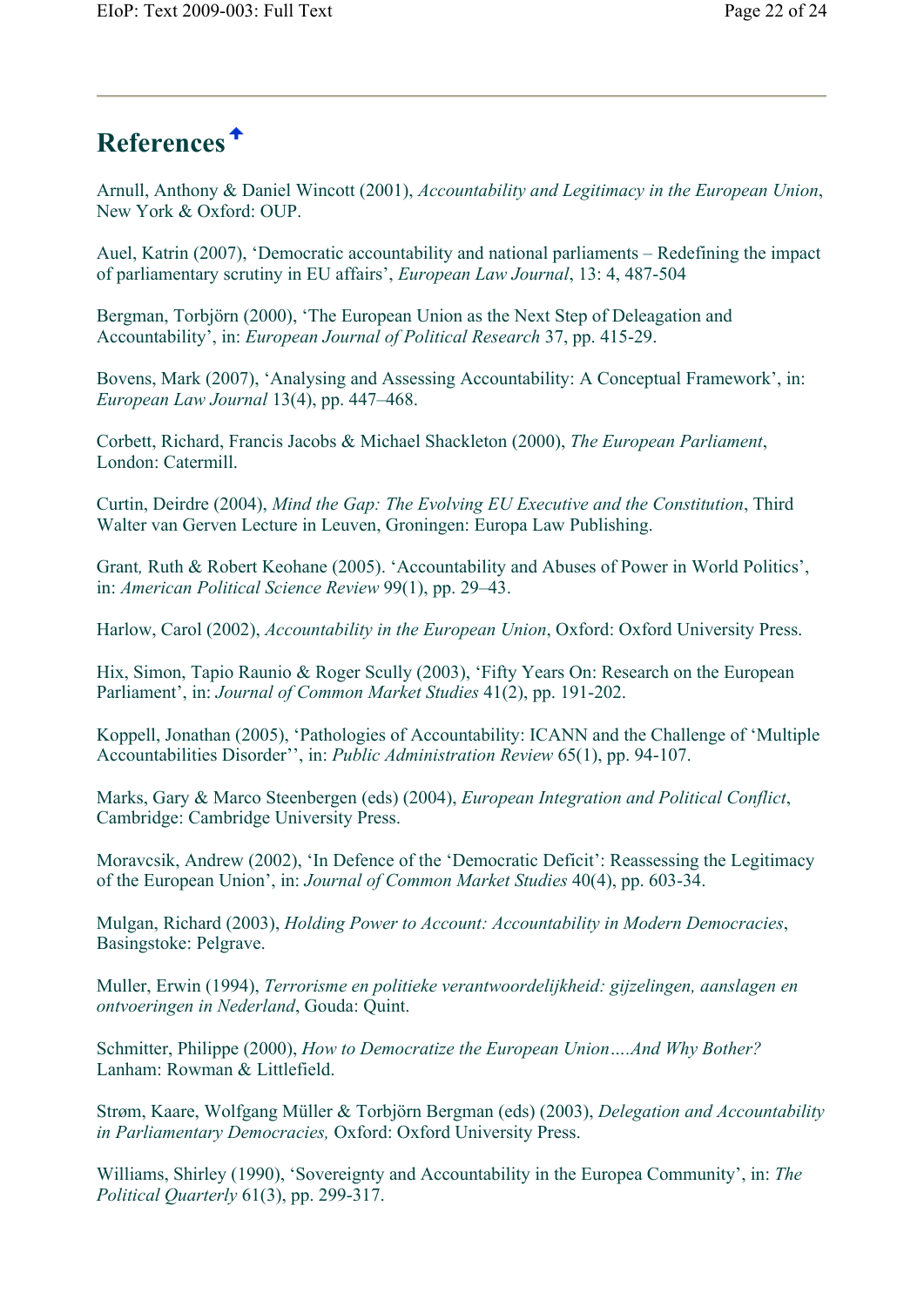## **Endnotes**

(\*)This article is part of a research project on multilevel governance and public accountability in Europe, funded by the NWO *Shifts in Governance* programme (450-04-319) and led by Prof. Mark Bovens, Prof. Deirdre Curtin and Prof. Paul ´t Hart. Thanks to Mark Bovens, Gijs Jan Brandsma, Femke van Esch, the participants at the 2008 NKWP conference in Nijmegen and two anonymous reviewers for their helpful comments.

(1) In this article 'it' and 'its' are used when dealing with the Presidency as an institution. When the Presidency is a person it is 'he' or 'his' (there were only male incumbents of the Presidency).

(2) IR-liberal Moravcsik is one of the few voices who go against the current. In his view, direct accountability via the EP is one of the two robust mechanisms for European democratic accountability (Moravcsik, 2002: 611). However, Moravcsik's concept of accountability is focusing on accountability in relation to legislation and elections. His use of accountability is so broad and all encompassing that it falls outside of the scope of this article.

(3) Except for the French President who is elected by the French citizens.

(4) The respondents from the European Parliament were selected on the basis of two criteria. First, their mandates coincided with some of the plenary debates analysed. Preferably, they actively participated in at least one of the plenary debates analysed. Second, as a group they had a variety of backgrounds. This criterion was implemented in order to reflect the multiformity of the institution. The selection of respondents stopped when the interviews ceased to produce new insights but only confirmed the information obtained from the previous interviews. See Annex 1 for more detailed information.

(5) Similar provisions, which besides the right to be informed also explicitly include the right to ask questions, have been made regarding CFSP (article 21 TEU) and JHA (article 39 TEU).

(6) Article 4 TEU states as well that the Presidency must submit to the EP *a yearly written report on the progress achieved by the Union*. This right does not provide the EP with an extra occasion to hold the European Council accountable on decision-making during its Summits.

(7) No committee sessions were found that would offer MEPs an occasion to demand accountability from the Presidency after the Summits on the six selected cases (see Section 4). Respondents 2, 4 and 11 confirmed that the committee sessions are more suitable to pressure an actor into rendering account. *In the committees, unexpected questions may come up, and then he has to respond. When we are not satisfied with the reply, we come back to the issue* (respondent 2).

(8) This makes the EP's formal position in relation to the European Council much weaker than its position in relation to the Commission. Article 214 (2) TEU on the appointment of the Commission and article 201 EC on the vote of censure establish that the Commission needs a positive judgement from the EP. This means that the Commission potentially risks losing office when the Parliament is dissatisfied. The European Council and its Presidency do not run this risk.

(9) A debate also includes an opening and a closing statement by the Commission, but these statements fall outside of the scope of this article. The question is whether the EP is able to hold the European Council, not the Commission, to account.

(10) A reliability test has been done, The author of the article has coded all the debates herself.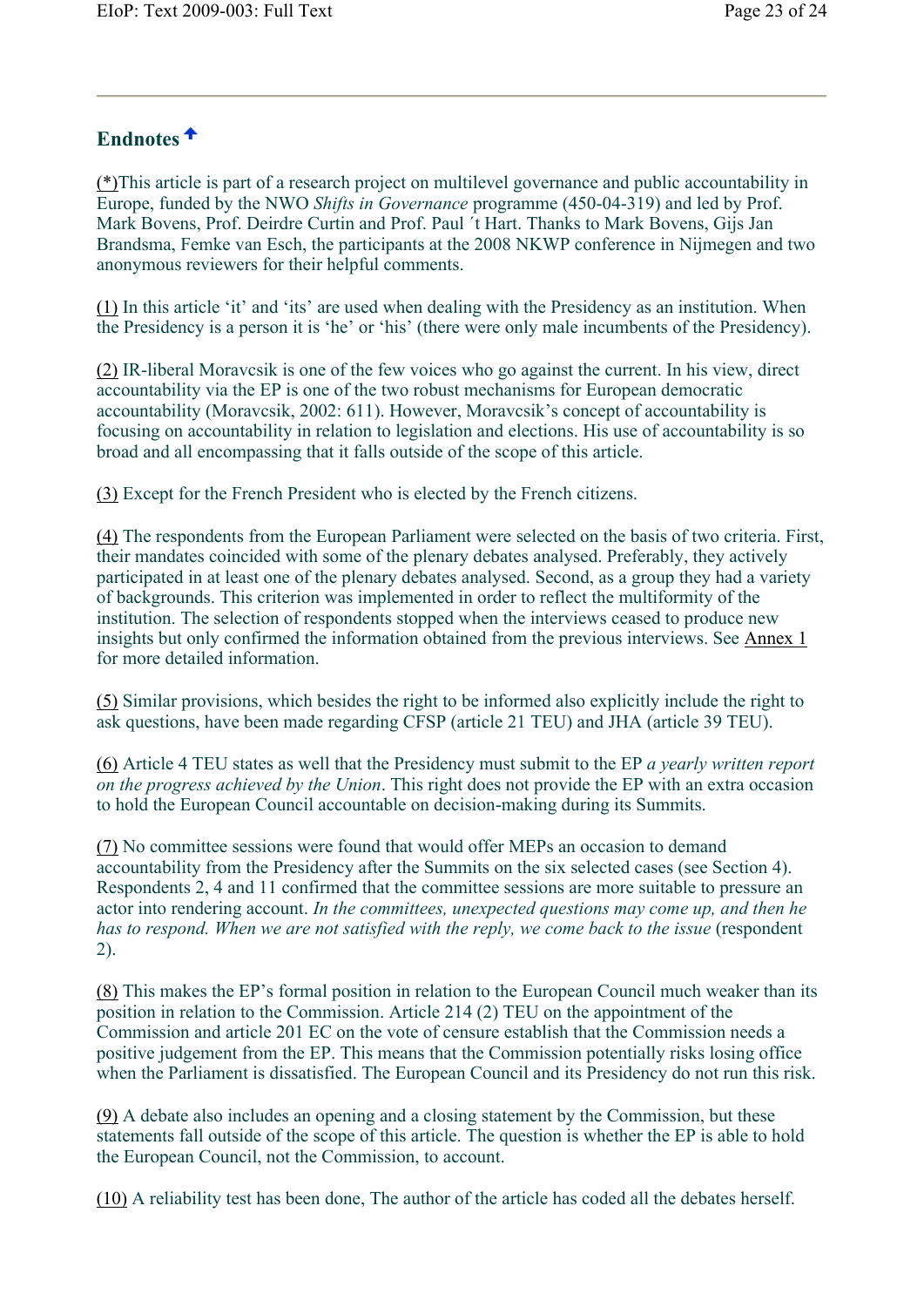Thanks to Gijs Jan Brandsma for checking the validity of the coding tree.

(11) Another assumption behind the initial case selection is that in cases of treaty or crisis Summits, chances are higher of detecting an accountability arrangement, because there is attention and pressure from the public eye. However, this assumption still needs to be tested. This will be done by expanding the research project to include less sensitive cases as well.

(12) For the rule-of-thumb for measuring whether the full range of the EP participates, see the 'forum' text box in Section 4.

(13) The Haider debate in February 2000 is the exception to this rule of common sense. The Presidency's opening statement already dealt with the issues subsequently put forward by the MEPs. Thus the fact that the Presidency refrained from making a closing statement is less problematic from the perspective of giving account. That the opening statement already contained a response to the central issues raised by the MEPs is an indication that both the Presidency and the EP discussed the Haider crisis along the lines of the general public debate.

> *©2009 by Marianne van de Steeg formated and tagged by KH, 25.7.2009*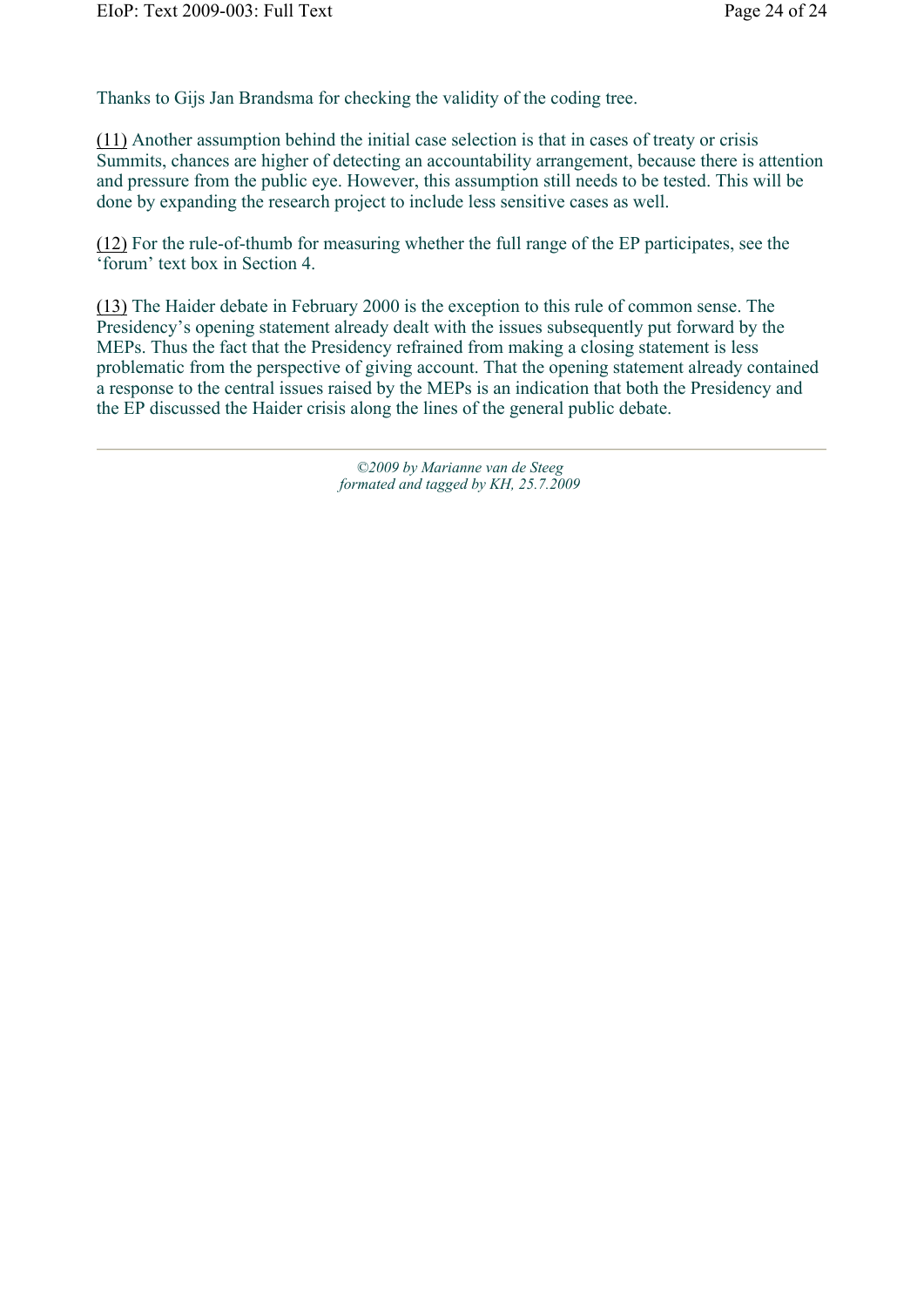## **Did the EP want to receive information and did the Presidency give it?**

|                          | Forum (EP)                                     | <b>Actor (Presidency)</b> |
|--------------------------|------------------------------------------------|---------------------------|
|                          | Present as an institution? Reported to the EP? |                           |
| Maastricht 12/12/91      | Yes                                            | Yes                       |
| <b>BSE 6/6/96</b>        | Yes                                            | Yes                       |
| <b>BSE 19/6/96</b>       | Yes                                            | Yes                       |
| <b>BSE 3/7/96</b>        | Yes                                            | Yes                       |
| Amsterdam 26/6/97        | Yes                                            | Yes                       |
| Haider 2/2/00            | Yes                                            | Yes                       |
| Haider 14/6/00           | No: Ouestion time                              | Yes                       |
| Haider 3/7/00            | No                                             | Yes                       |
| Prestige $18/12/02$      | Yes                                            | Yes                       |
| Constitution 31/3/04 Yes |                                                | Yes                       |
| Constitution 21/7/04 Yes |                                                | Yes                       |

# **Table 2**

## **Debate: Did the forum demand accountability?**

|                                   |            | Used time efficiently? Clear about what they wanted to know? |
|-----------------------------------|------------|--------------------------------------------------------------|
| Maastricht $12/12/91$ Yes         |            | Yes                                                          |
| <b>BSE 6/6/96</b>                 | No         | No. Council was not held to account for BSE                  |
| <b>BSE 19/6/96</b>                | <b>Yes</b> | No. Focus was on political problems, not BSE                 |
| <b>BSE 3/7/96</b>                 | Yes        | Reasonably                                                   |
| Amsterdam 26/6/97                 | Yes        | Yes. Sharp                                                   |
| Haider 2/2/00                     | Yes        | Reasonably                                                   |
| Haider 14/6/00                    | Yes        | Yes. Very sharp (Question Time)                              |
| Haider 3/7/00                     | <b>Yes</b> | Yes                                                          |
| Prestige 18/12/02                 | No         | Yes. Sharp                                                   |
| Constitution $31/3/04$ Reasonably |            | Yes                                                          |
| Constitution 21/7/04 Yes          |            | Moderately                                                   |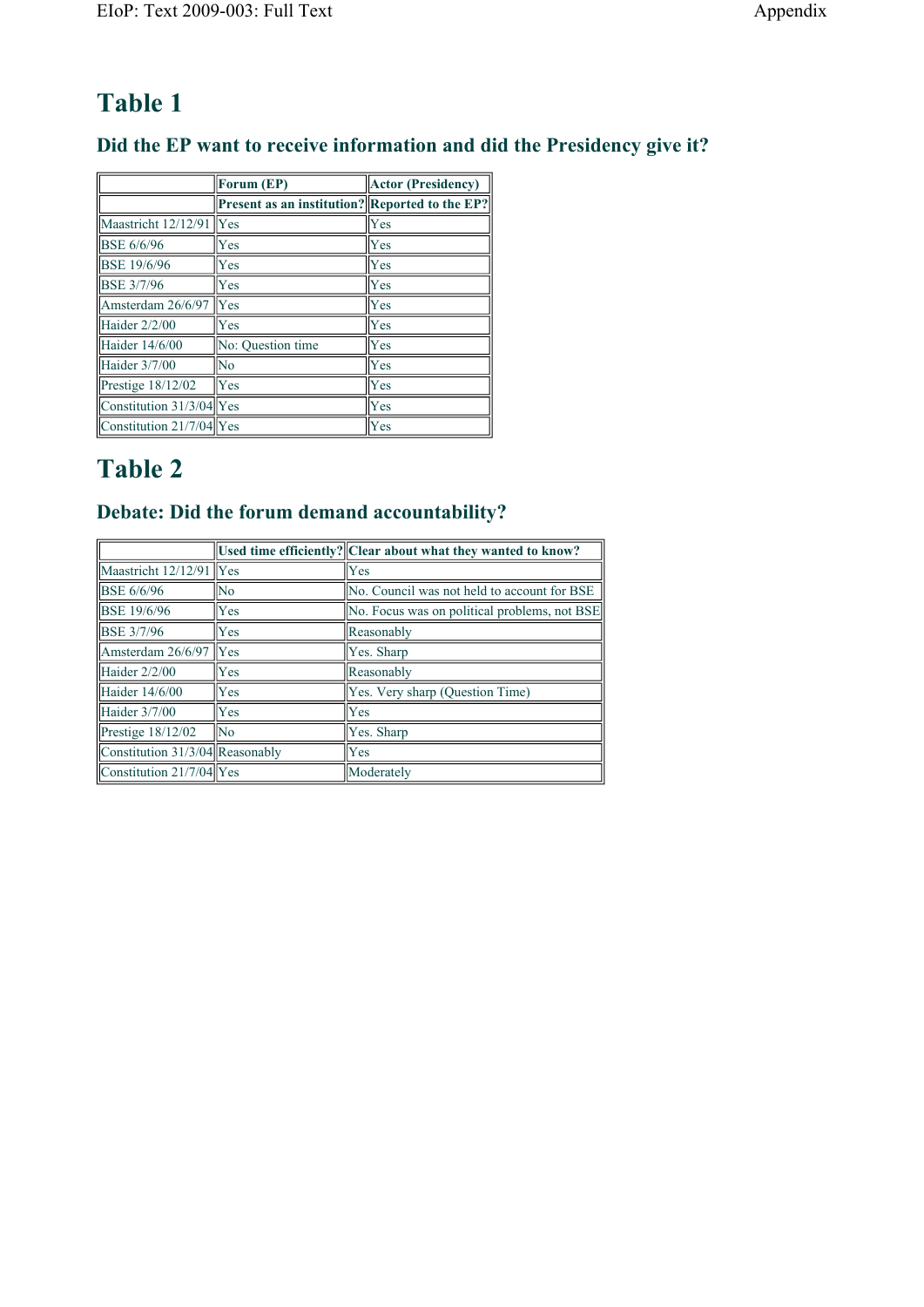## **Debate - To what extent was the actor forthcoming in giving accountability?**

|                                | <b>Present and listened</b>                                  | <b>Made closing</b><br>statement on<br>selected case | <b>Mentioned</b><br>central issues<br>raised by forum | <b>Answered central</b><br>issues raised by<br>forum            | If applicable, accepted<br>responsibility for failures                   |  |
|--------------------------------|--------------------------------------------------------------|------------------------------------------------------|-------------------------------------------------------|-----------------------------------------------------------------|--------------------------------------------------------------------------|--|
| Maastricht<br>12/12/91         | Yes. PM Lubbers left<br>after spokespersons<br>Dankert stays | Yes                                                  | PM: Partly. Other: PM: Very evasive.<br>Almost all    | Other: Partly                                                   | N <sub>0</sub>                                                           |  |
| <b>BSE 6/6/96</b>              | May have left at a<br>certain point                          | <b>No</b>                                            | ln.a.                                                 | n.a.                                                            | n.a.                                                                     |  |
| <b>BSE 19/6/96</b>             | Temporarily left during<br>debate                            | <b>BSE</b> not<br>Imentioned                         | n.a.                                                  | n.a.                                                            | n.a.                                                                     |  |
| <b>BSE 3/7/96</b>              | Yes. PM Prodi left after<br>spokespersons Dini<br>stayed     | $\ PM: Yes. Other: 1\ PM: 2 out of 3.$<br>sentence   | Other: n.a.                                           | PM: Evasive. Other:<br>n.a.                                     | PM: No. Other: n.a.                                                      |  |
| Amsterdam<br>26/6/97           | Yes. Both PM Kok and<br>Patijn whole debate                  | Yes                                                  | Yes                                                   | Yes, almost<br>completely. Explicit.<br>High level of precision | Yes. Acknowledged<br>shortcomings                                        |  |
| Haider 2/2/00                  | May have left at a<br>certain point                          | N <sub>0</sub>                                       | Yes, already in<br>opening statement                  | Yes, already in<br>opening statement                            | Forum positive: n.a.                                                     |  |
| Haider<br>14/6/00              | Yes                                                          | n.a. (Question<br>time-format)                       | Yes                                                   | Yes, eventually<br>explicitly                                   | Yes. Took responsibility.<br>Did not give in on demands<br>forums        |  |
| Haider 3/7/00                  | Yes                                                          | Yes                                                  | Yes                                                   | Yes, almost                                                     | Yes. Took explicitly full<br>responsibility for<br>consequences decision |  |
| Prestige<br>18/12/02           | Yes                                                          | Yes                                                  | Partly                                                | Hardly                                                          | No                                                                       |  |
| <b>Constitution</b><br>31/3/04 | Yes                                                          | Yes                                                  | Almost all                                            | Yes                                                             | Forum positive: n.a.                                                     |  |
| Constitution<br>21/7/04        | Yes                                                          | Yes                                                  | Did not deal with<br>criticism                        | Evasive                                                         | Forum positive: n.a.                                                     |  |

## **Table 4**

## **Was the forum able to pass a judgement that did justice to the previous debate?**

|                                          | Passed a judgement?                                                                                     |
|------------------------------------------|---------------------------------------------------------------------------------------------------------|
|                                          | Maastricht 12/12/91 No, attempt failed. EP and political groups were too divided                        |
| <b>BSE 6/6/96</b>                        | Yes, more focused than debate                                                                           |
| <b>BSE 19/6/96</b>                       | Did not cover debate well                                                                               |
| <b>BSE 3/7/96</b>                        | Part of the debate missing                                                                              |
|                                          | Amsterdam 26/6/97   Yes. More detailed than debate                                                      |
| Haider $2/2/00$                          | Yes                                                                                                     |
| Haider 14/6/00                           | Yes, covered debate, but toned down criticism                                                           |
| Haider $3/7/00$                          | No. No attempt. EP was divided                                                                          |
| $\text{Prestige}$ 18/12/02               | Yes                                                                                                     |
| $\vert$ Constitution 31/3/04 $\vert$ Yes |                                                                                                         |
|                                          | Constitution 21/7/04 No. Majority was satisfied. Instead, smaller political groups were rather critical |